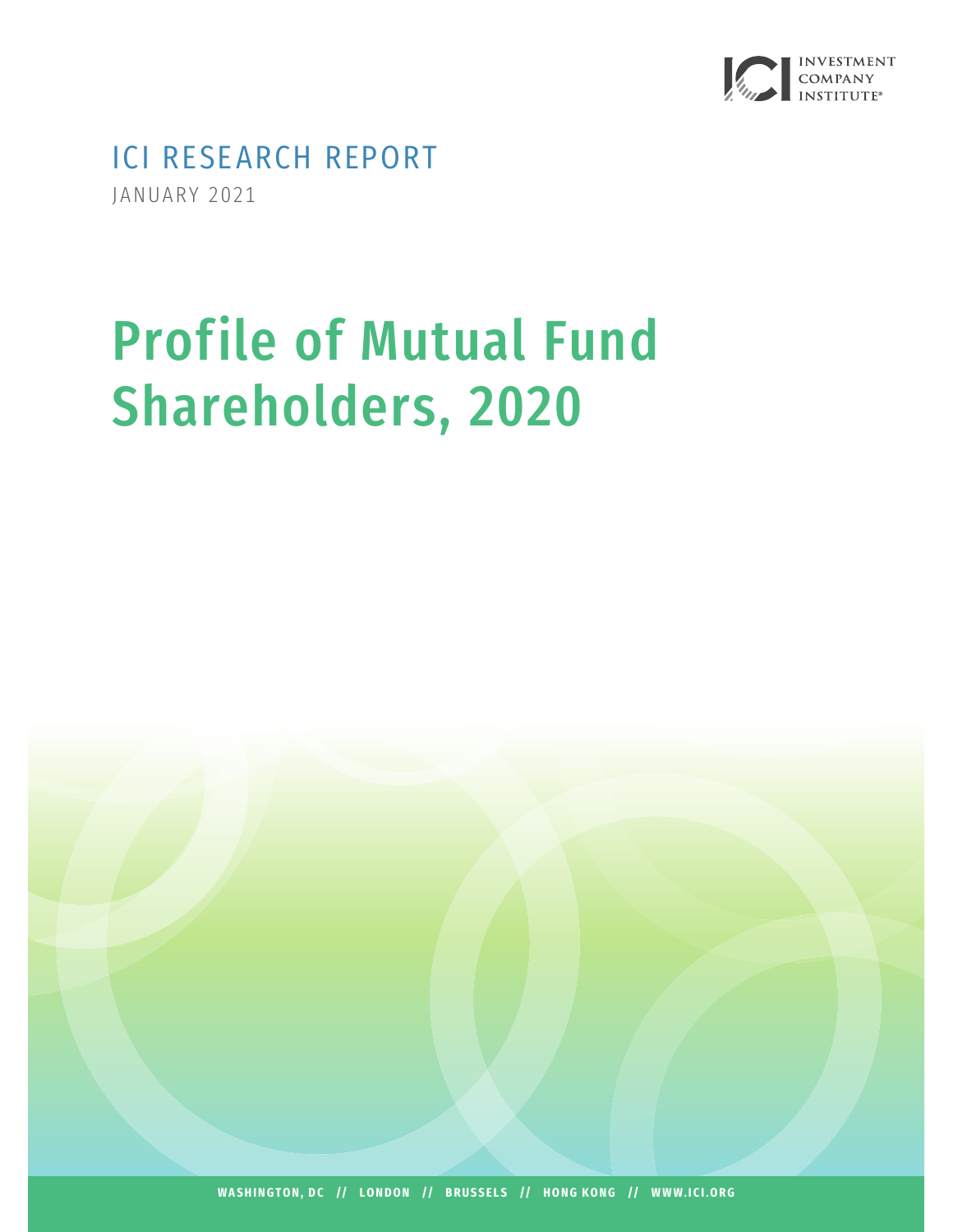Copyright © 2021 by the Investment Company Institute. All rights reserved.

The Investment Company Institute (ICI) is the leading association representing regulated funds globally, including mutual funds, exchange-traded funds (ETFs), closed-end funds, and unit investment trusts (UITs) in the United States, and similar funds offered to investors in jurisdictions worldwide. ICI seeks to encourage adherence to high ethical standards, promote public understanding, and otherwise advance the interests of funds, their shareholders, directors, and advisers.

Suggested citation: Schrass, Daniel, and Michael Bogdan. 2021. "Profile of Mutual Fund Shareholders, 2020." *ICI Research Report* (January). Washington, DC: Investment Company Institute. Available at [www.ici.org/pdf/20\\_rpt\\_profiles.pdf.](http://www.ici.org/pdf/20_rpt_profiles.pdf)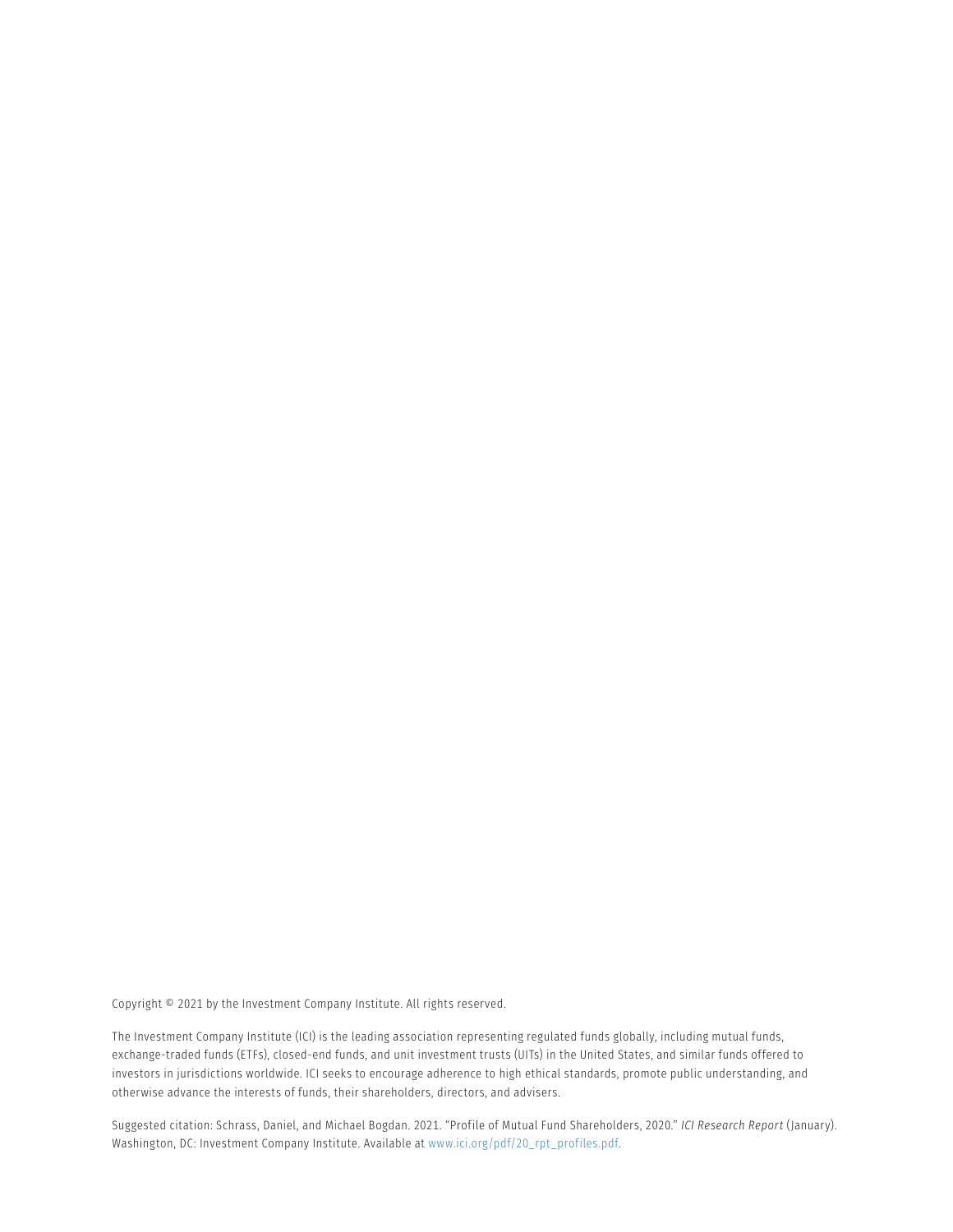## **Contents**

- 1 Introduction
	- Annual Survey
	- The "Typical" Mutual Fund–Owning Household
	- Variations in Characteristics of Households That Own Mutual Funds
- Chapter 1: Mutual Fund–Owning Households
	- Demographic Characteristics
	- Employment Status and Household Income
	- Financial Characteristics
	- Mutual Fund Ownership
	- Goals and Mutual Fund Investing
	- Views on Investment Risk
- Chapter 2: Mutual Fund–Owning Households by Fund Ownership Inside and Outside Employer-Sponsored Retirement Plans
- Chapter 3: Mutual Fund–Owning Households by Channels Used to Purchase Mutual Funds Outside Employer-Sponsored Retirement Plans
- Chapter 4: Mutual Fund–Owning Households by Primary Source for Purchasing Funds
- Chapter 5: Mutual Fund–Owning Households by Generation
- Chapter 6: Mutual Fund–Owning Households by Age
- Chapter 7: Mutual Fund–Owning Households by Household Income
- Chapter 8: Mutual Fund–Owning Households by Household Financial Assets
- Chapter 9: Mutual Fund–Owning Households by Investment Risk Tolerance
- Chapter 10: Mutual Fund–Owning Households by Year of Initial Mutual Fund Purchase
- Appendix: Research Methodology
	- Research Design
	- Interviewing
	- Revisions to ICI's Annual Mutual Fund Shareholder Tracking Survey
	- Survey Weights
	- Sampling Error
- Notes
- References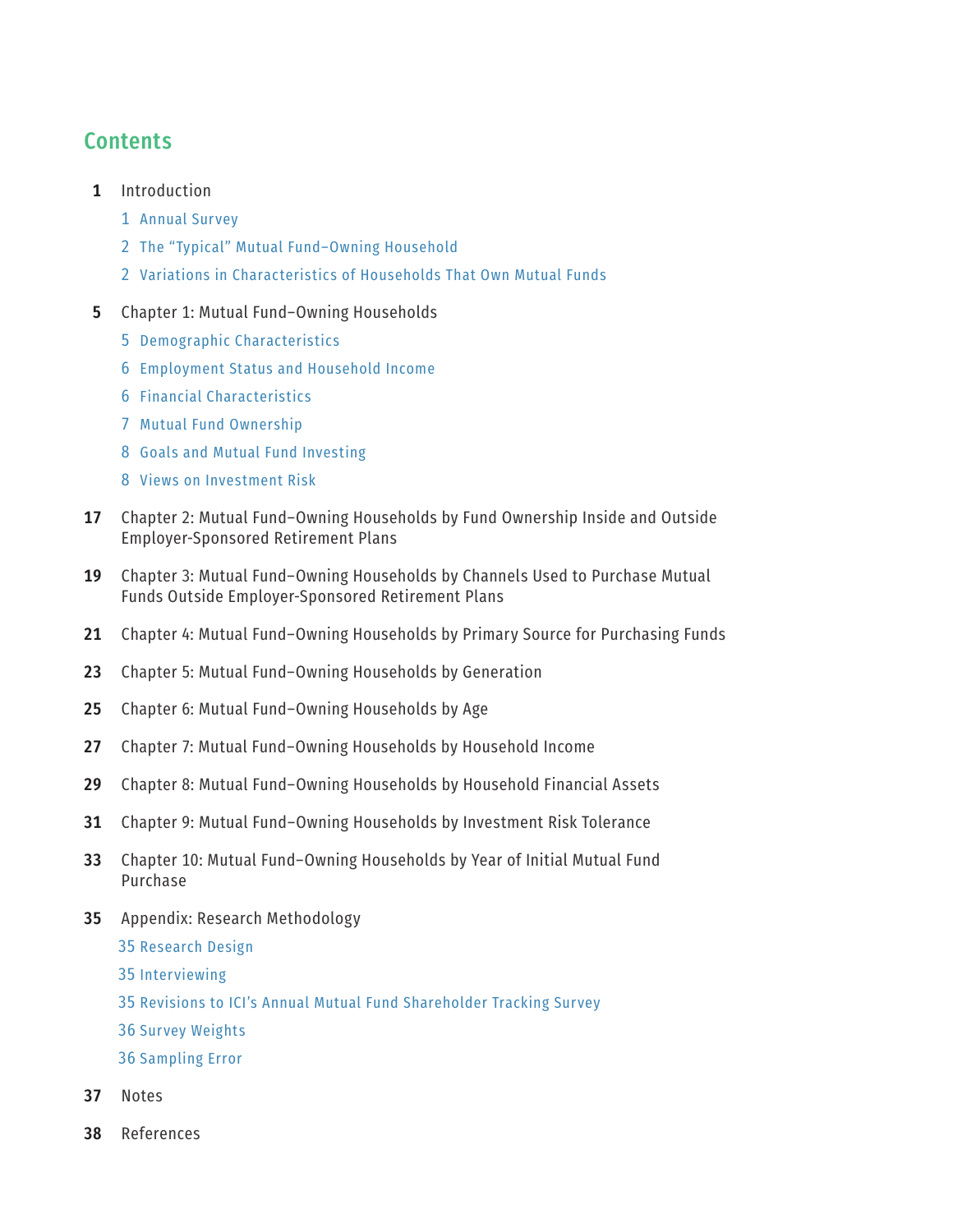## Figures

All figures are available in a Microsoft Excel file located at [www.ici.org/info/20\\_rpt\\_profiles\\_data20.xls](http://www.ici.org/info/20_rpt_profiles_data20.xls). Those with page numbers indicated are available in this report.

#### Chapter 1: Mutual Fund–Owning Households

- **5** [Figure 1.1](#page-12-0) [58.7 Million US Households Owned Mutual Funds](#page-12-0)
- **9** [Figure 1.2](#page-16-0) [Mutual Fund Shareholder Head of Household Characteristics](#page-16-0)
- **10** [Figure 1.3](#page-17-0) [Employment Status and Income of Households Owning Mutual Funds](#page-17-0)
- **11** [Figure 1.4](#page-18-0) [Mutual Fund–Owning Households' Financial Assets](#page-18-0)
- **12** [Figure 1.5](#page-19-0) [Mutual Fund Investing Among Households Owning Mutual Funds](#page-19-0)
- **13** [Figure 1.6](#page-20-0) [Households Own Many Funds Through Multiple Purchase Sources](#page-20-0)
- **14** [Figure 1.7](#page-21-0) [Sources Used to Purchase Mutual Fund](#page-21-0)s
- **15** [Figure 1.8](#page-22-0) [Financial Goals of Households Owning Mutual Funds](#page-22-0)
- **16** [Figure 1.9](#page-23-0) [Views on Investment Risk](#page-23-0)

#### Chapter 2: Mutual Fund–Owning Households by Fund Ownership Inside and Outside Employer-Sponsored Retirement Plans

**17** [Figure 2.1](#page-24-0)

[Mutual Fund Owning–Households by Fund Ownership Inside and Outside Employer-Sponsored](#page-24-0)  [Retirement Plans](#page-24-0)

Figure 2.2

Head of Household Characteristics by Fund Ownership Inside and Outside Employer-Sponsored Retirement Plans

Figure 2.3

Employment Status and Income by Fund Ownership Inside and Outside Employer-Sponsored Retirement Plans

Figure 2.4

Mutual Fund–Owning Households' Financial Assets by Fund Ownership Inside and Outside Employer-Sponsored Retirement Plans

Figure 2.5

Mutual Fund Investing by Fund Ownership Inside and Outside Employer-Sponsored Retirement Plans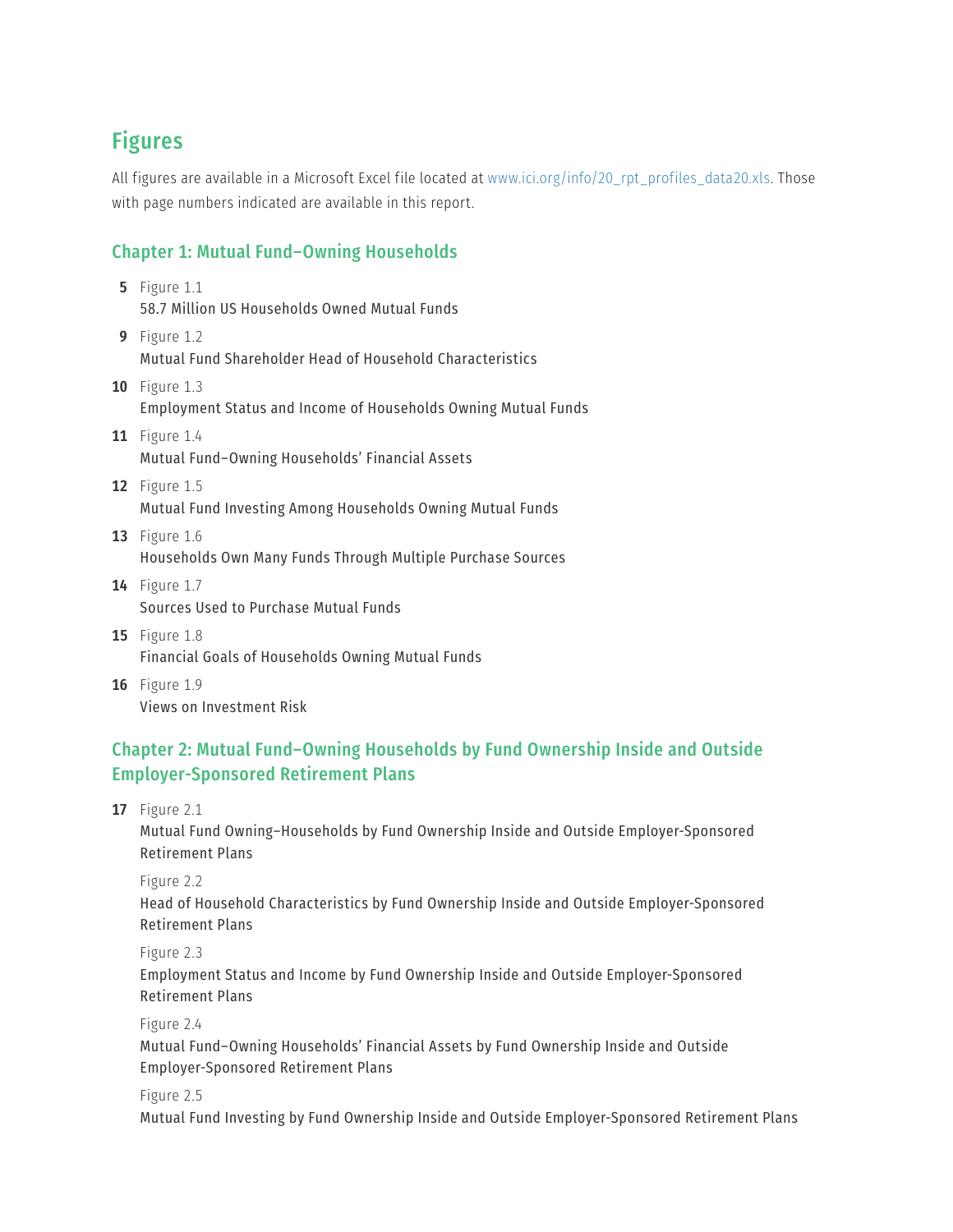Figure 2.6

Number of Funds Owned and Purchase Sources Used by Fund Ownership Inside and Outside Employer-Sponsored Retirement Plans

 Figure 2.7 Sources Used to Purchase Mutual Funds by Fund Ownership Inside and Outside Employer-Sponsored Retirement Plans

 Figure 2.8 Financial Goals by Fund Ownership Inside and Outside Employer-Sponsored Retirement Plans

Figure 2.9

Views on Investment Risk by Fund Ownership Inside and Outside Employer-Sponsored Retirement Plans

#### Chapter 3: Mutual Fund–Owning Households by Channels Used to Purchase Mutual Funds Outside Employer-Sponsored Retirement Plans

**19** [Figure 3.1](#page-26-0) [Sources Used by Mutual Fund–Owning Households to Purchase Mutual Funds](#page-26-0) Figure 3.2 Head of Household Characteristics by Fund Ownership Outside Employer-Sponsored Retirement Plans Figure 3.3 Employment Status and Income by Fund Ownership Outside Employer-Sponsored Retirement Plans Figure 3.4 Mutual Fund–Owning Households' Financial Assets by Fund Ownership Outside Employer-Sponsored Retirement Plans Figure 3.5 Mutual Fund Investing by Fund Ownership Outside Employer-Sponsored Retirement Plans Figure 3.6 Number of Funds Owned and Purchase Sources Used by Fund Ownership Outside Employer-Sponsored Retirement Plans Figure 3.7 Sources Used to Purchase Mutual Funds by Fund Ownership Outside Employer-Sponsored Retirement Plans Figure 3.8 Financial Goals by Fund Ownership Outside Employer-Sponsored Retirement Plans Figure 3.9 Views on Investment Risk by Fund Ownership Outside Employer-Sponsored Retirement Plans Chapter 4: Mutual Fund–Owning Households by Primary Source for Purchasing Funds **21** [Figure 4.1](#page-28-0) [Mutual Fund–Owning Households by Primary Source for Purchasing Funds](#page-28-0) Figure 4.2 Head of Household Characteristics by Primary Purchase Source Figure 4.3

Employment Status and Income by Primary Purchase Source

Figure 4.4

Mutual Fund–Owning Households' Financial Assets by Primary Purchase Source

Figure 4.5

Mutual Fund Investing by Primary Purchase Source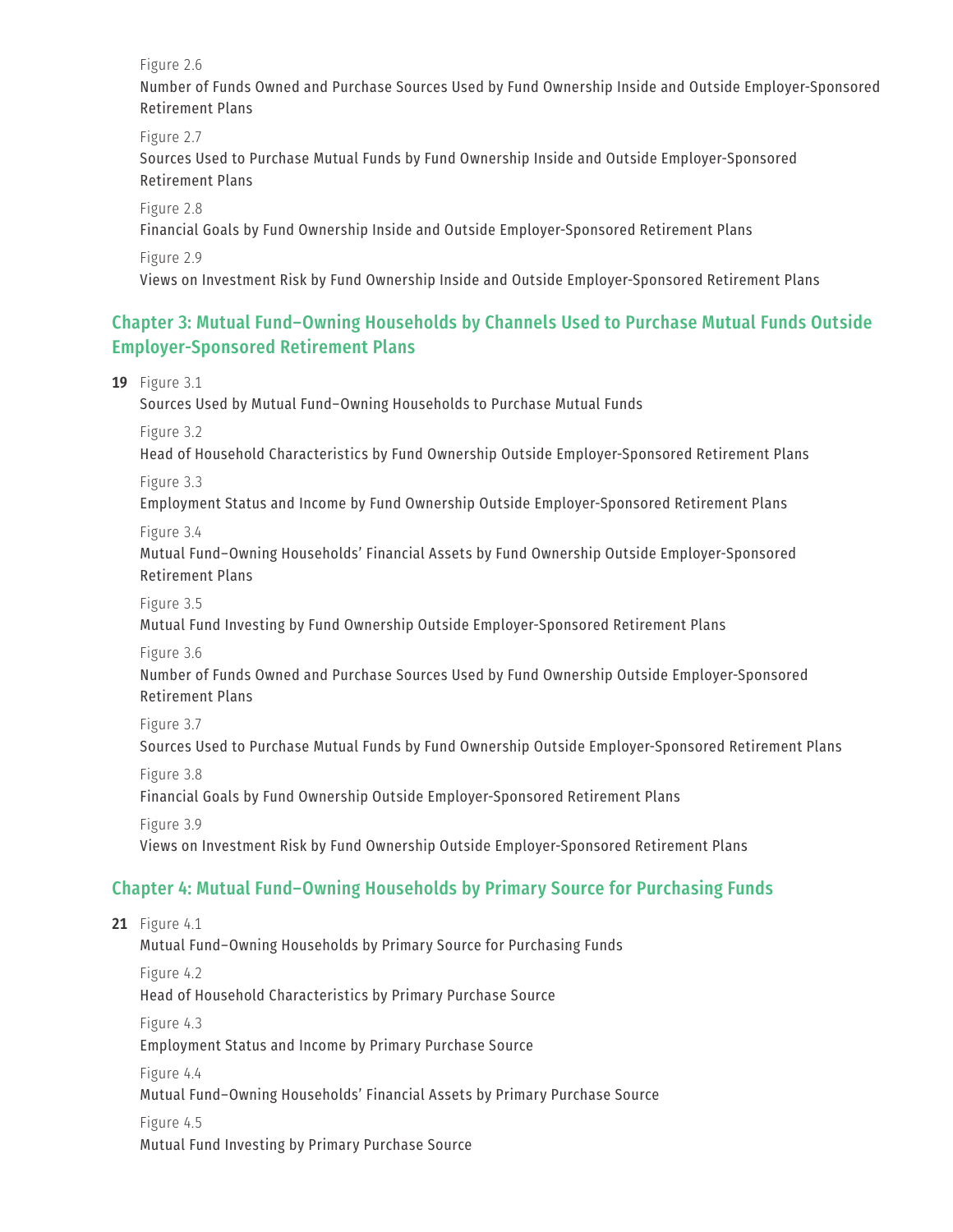Figure 4.6 Number of Funds Owned and Purchase Sources Used by Primary Purchase Source Figure 4.7 Sources Used to Purchase Mutual Funds by Primary Purchase Source Figure 4.8 Financial Goals by Primary Purchase Source Figure 4.9 Views on Investment Risk by Primary Purchase Source

#### Chapter 5: Mutual Fund–Owning Households by Generation

**23** [Figure 5.1](#page-30-0) [Mutual Fund–Owning Households and Assets by Generation](#page-30-0) Figure 5.2 Head of Household Characteristics by Generation Figure 5.3 Employment Status and Income by Generation Figure 5.4 Mutual Fund–Owning Households' Financial Assets by Generation Figure 5.5 Mutual Fund Investing by Generation Figure 5.6 Number of Funds Owned and Purchase Sources Used by Generation Figure 5.7 Sources Used to Purchase Mutual Funds by Generation Figure 5.8 Financial Goals by Generation Figure 5.9 Views on Investment Risk by Generation

#### Chapter 6: Mutual Fund–Owning Households by Age

**25** [Figure 6.1](#page-32-0) [Mutual Fund–Owning Households and Assets by Age](#page-32-0) Figure 6.2 Head of Household Characteristics by Age Figure 6.3 Employment Status and Income by Age Figure 6.4 Mutual Fund–Owning Households' Financial Assets by Age Figure 6.5 Mutual Fund Investing by Age Figure 6.6 Number of Funds Owned and Purchase Sources Used by Age Figure 6.7 Sources Used to Purchase Mutual Funds by Age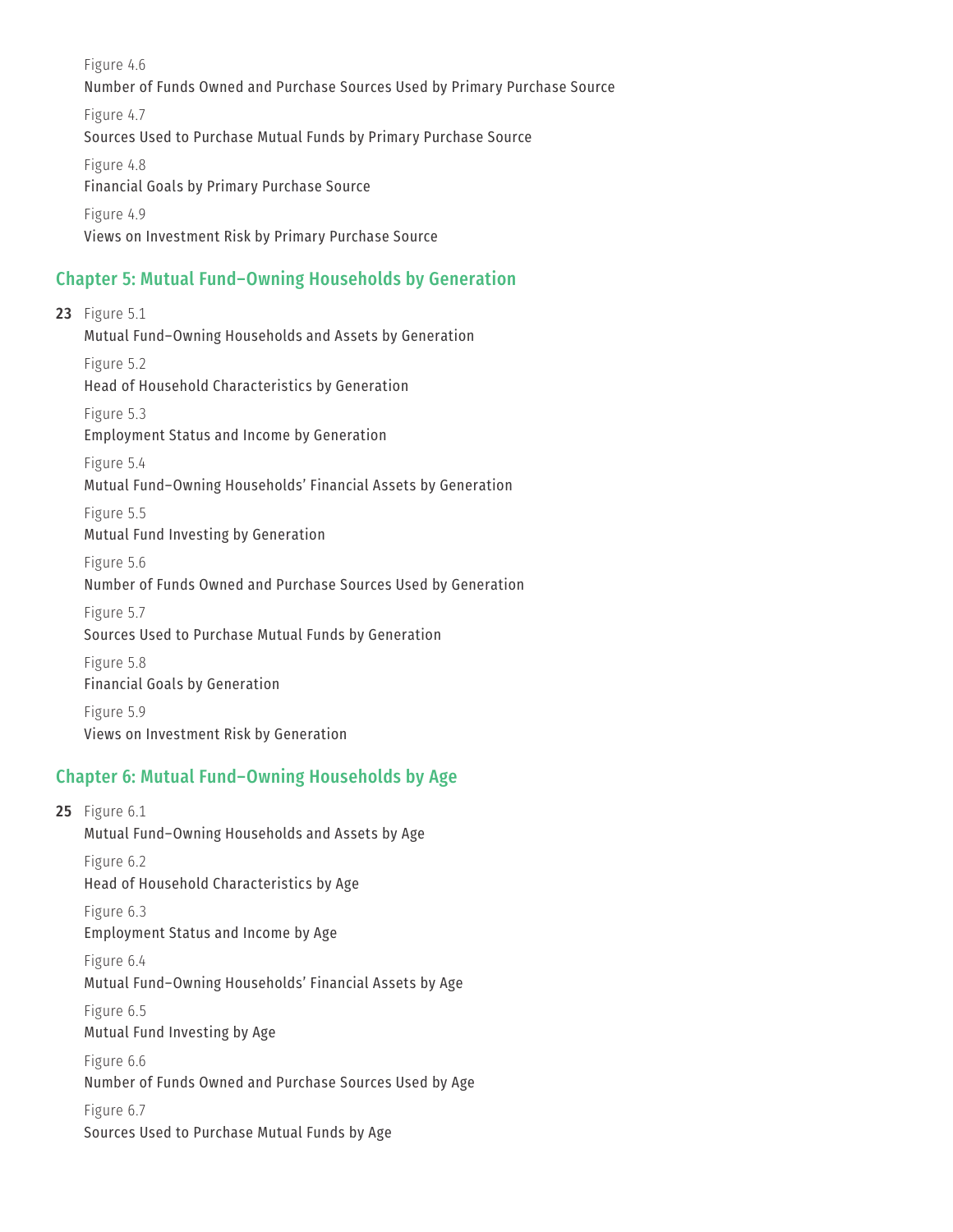Figure 6.8 Financial Goals by Age Figure 6.9 Views on Investment Risk by Age

#### Chapter 7: Mutual Fund–Owning Households by Household Income

**27** [Figure 7.1](#page-34-0) [Mutual Fund–Owning Households by Household Income](#page-34-0) Figure 7.2 Head of Household Characteristics by Household Income Figure 7.3 Employment Status and Income by Household Income Figure 7.4 Mutual Fund–Owning Households' Financial Assets by Household Income Figure 7.5 Mutual Fund Investing by Household Income Figure 7.6 Number of Funds Owned and Purchase Sources Used by Household Income Figure 7.7 Sources Used to Purchase Mutual Funds by Household Income Figure 7.8 Financial Goals by Household Income Figure 7.9

Views on Investment Risk by Household Income

#### Chapter 8: Mutual Fund–Owning Households by Household Financial Assets

**29** [Figure 8.1](#page-36-0) [Mutual Fund–Owning Households by Household Financial Assets](#page-36-0) Figure 8.2 Head of Household Characteristics by Household Financial Assets Figure 8.3 Employment Status and Income by Household Financial Assets Figure 8.4 Mutual Fund–Owning Households' Financial Assets by Household Financial Assets Figure 8.5 Mutual Fund Investing by Household Financial Assets Figure 8.6 Number of Funds Owned and Purchase Sources Used by Household Financial Assets Figure 8.7 Sources Used to Purchase Mutual Funds by Household Financial Assets Figure 8.8 Financial Goals by Household Financial Assets Figure 8.9 Views on Investment Risk by Household Financial Assets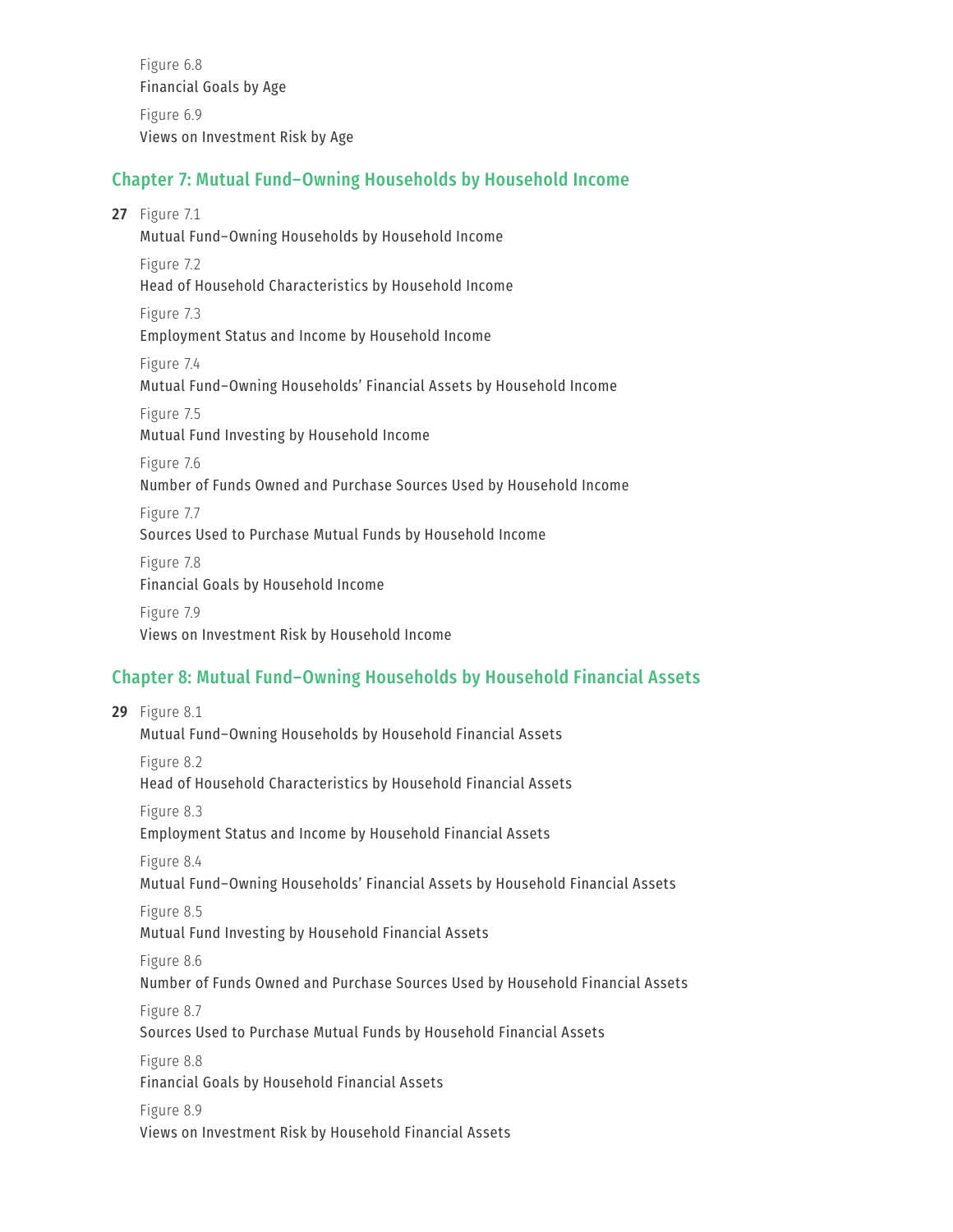#### Chapter 9: Mutual Fund–Owning Households by Investment Risk Tolerance

**31** [Figure 9.1](#page-38-0) [Mutual Fund–Owning Households by Investment Risk Tolerance](#page-38-0) Figure 9.2 Head of Household Characteristics by Investment Risk Tolerance Figure 9.3 Employment Status and Income by Investment Risk Tolerance Figure 9.4 Mutual Fund–Owning Households' Financial Assets by Investment Risk Tolerance Figure 9.5 Mutual Fund Investing by Investment Risk Tolerance Figure 9.6 Number of Funds Owned and Purchase Sources Used by Investment Risk Tolerance Figure 9.7 Sources Used to Purchase Mutual Funds by Investment Risk Tolerance Figure 9.8 Financial Goals by Investment Risk Tolerance Figure 9.9 Views on Investment Risk by Investment Risk Tolerance

#### Chapter 10: Mutual Fund–Owning Households by Year of Initial Mutual Fund Purchase

**33** [Figure 10.1](#page-40-0) [Mutual Fund–Owning Households by Year of Initial Mutual Fund Purchase](#page-40-0) Figure 10.2 Head of Household Characteristics by Year of Initial Mutual Fund Purchase Figure 10.3 Employment Status and Income by Year of Initial Mutual Fund Purchase Figure 10.4 Mutual Fund–Owning Households' Financial Assets by Year of Initial Mutual Fund Purchase Figure 10.5 Mutual Fund Investing by Year of Initial Mutual Fund Purchase Figure 10.6 Number of Funds Owned and Purchase Sources Used by Year of Initial Mutual Fund Purchase Figure 10.7 Sources Used to Purchase Mutual Funds by Year of Initial Mutual Fund Purchase Figure 10.8 Financial Goals by Year of Initial Mutual Fund Purchase Figure 10.9 Views on Investment Risk by Year of Initial Mutual Fund Purchase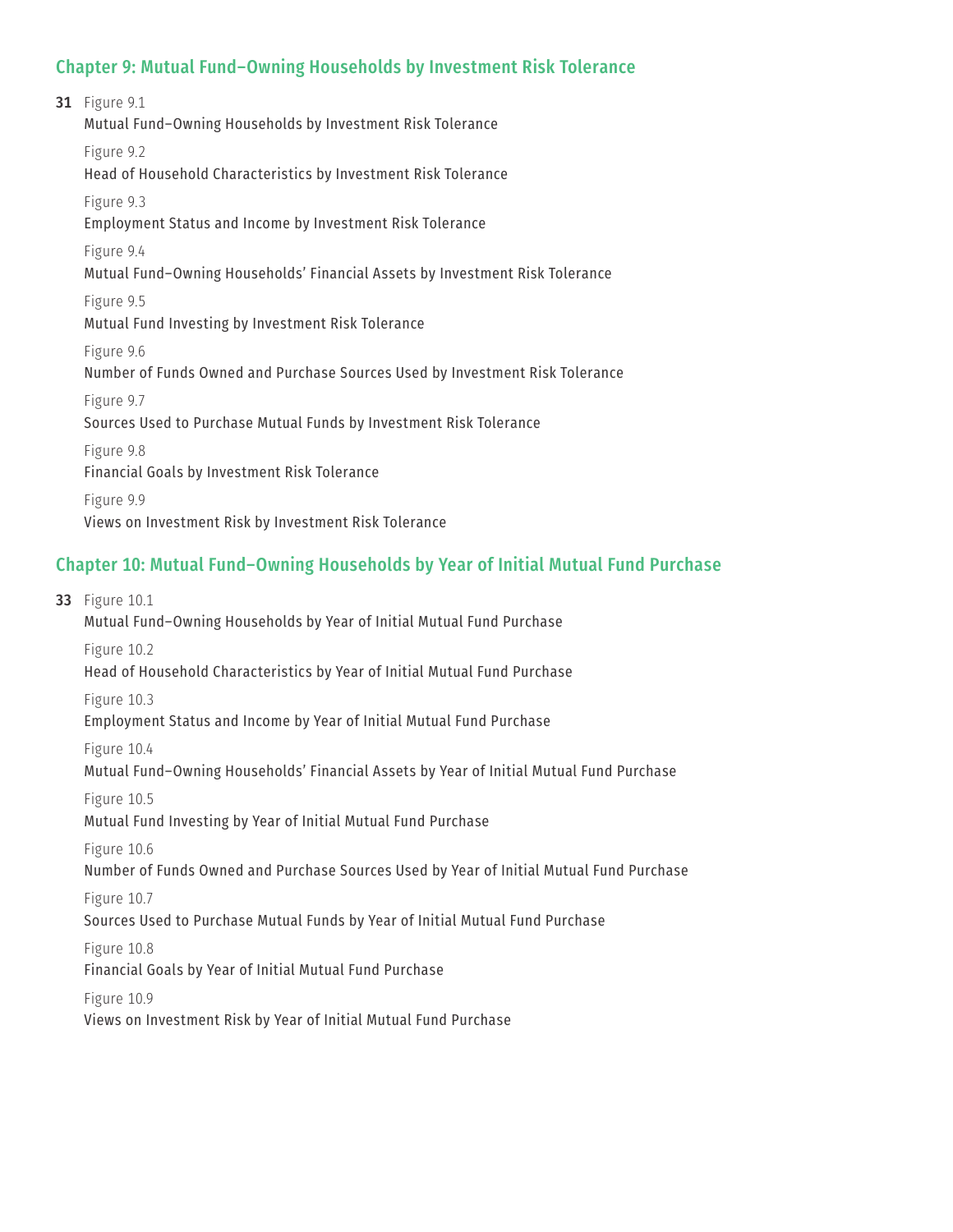## Profile of Mutual Fund Shareholders, 2020

*Daniel Schrass, economist, and Michael Bogdan, associate economist, prepared this report.*

## Introduction

Ownership of mutual funds by US households grew significantly in the 1980s and 1990s and has remained steady over the past two decades. On average since 1999, household ownership of mutual funds has been about 45 percent each year; this is down a bit from 49 percent in 2001 but higher than the 41 percent rate in 1998. Between mid-2000 and mid-2020, assets held in mutual funds increased from \$7.1 trillion to \$21.4 trillion.<sup>1</sup> In 2020, 45.7 percent of US households owned mutual funds, representing 102.5 million individual mutual fund shareholders.2 Mutual fund holdings represent a significant component of the savings and investments of many US households, with mutual fund assets now accounting for about one-fifth of households' financial assets.3

#### Annual Survey

The Investment Company Institute (ICI) conducts an annual survey to track US households' ownership of mutual funds and to gather information on their demographic and financial characteristics. The most recent survey was conducted from May to June 2020 and was based on a dual-frame telephone sample of 3,001 randomly selected US households. Of these, 1,350 households were from a landline random digit dial (RDD) frame, and 1,651 households were from a cell phone RDD frame. Of the households contacted, 1,372 (45.7 percent) owned mutual funds. Eligible households were those owning mutual funds inside or outside employer-sponsored retirement plans, including funds purchased through investment professionals or directly from mutual fund companies or discount brokers. All interviews were conducted with the investment decisionmaker, the person most knowledgeable about the household's savings and investments.<sup>4</sup>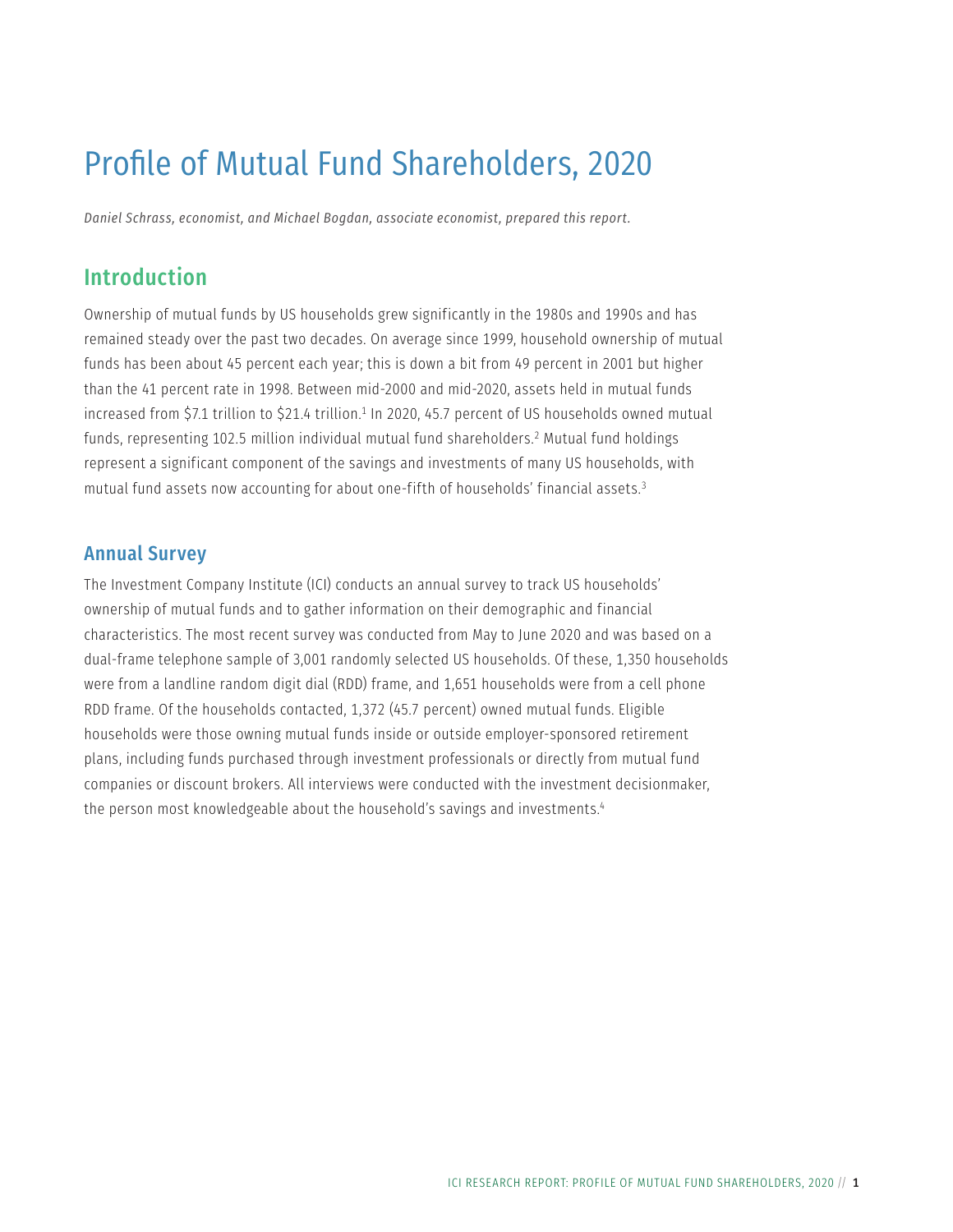### The "Typical" Mutual Fund–Owning Household

This report summarizes the findings of the 2020 survey.5 As described in the first chapter, in 2020 the "typical" mutual fund–owning head of household

- » was middle-aged, employed, educated, married or living with a partner;
- » shared investment decisionmaking with his or her spouse or partner;
- » had \$105,000 in household income and \$300,000 in household financial assets;
- » owned investments other than mutual funds, including individual stocks, and had more than half of the household's financial assets (excluding the primary residence) invested in mutual funds;
- » had \$126,700 invested in four mutual funds, including at least one equity fund;
- » owned mutual funds inside an employer-sponsored retirement plan, such as a 401(k) plan, 403(b) plan, 457 plan, SEP IRA, SAR-SEP IRA, or SIMPLE IRA;
- » owned mutual funds outside employer-sponsored retirement plans, primarily purchased through investment professionals (e.g., registered investment advisers, full-service brokers, independent financial planners, bank or savings institution representatives, insurance agents, or accountants);
- » owned a traditional or Roth IRA; and
- » was confident that mutual funds could help him or her reach financial goals.

Chapter 1 discusses a full set of figures highlighting demographic and financial characteristics of mutual fund–owning households, the variety of mutual funds they own, and the different ways they purchase mutual funds, as well as their financial assets, financial goals, and willingness to take investment risk. The remaining chapters present similar information for subgroups of mutual fund– owning households. Figures for all of the chapters are available in a Microsoft Excel file located at [www.ici.org/info/20\\_rpt\\_profiles\\_data20.xls.](http://www.ici.org/info/20_rpt_profiles_data20.xls)

#### Variations in Characteristics of Households That Own Mutual Funds

Chapters 2, 3, and 4 focus on the principal channels used by mutual fund–owning households to purchase fund shares. With the growth of 401(k) plans since 1990, employer-sponsored retirement plans have become a common channel through which households own mutual funds. In 2020, 83 percent of mutual fund–owning households held funds through these plans. Sixty-three percent of mutual fund–owning households held mutual funds purchased outside employer-sponsored retirement plans. Nearly half of mutual fund–owning households held mutual funds purchased from the sales force channel, that is, through investment professionals, which include registered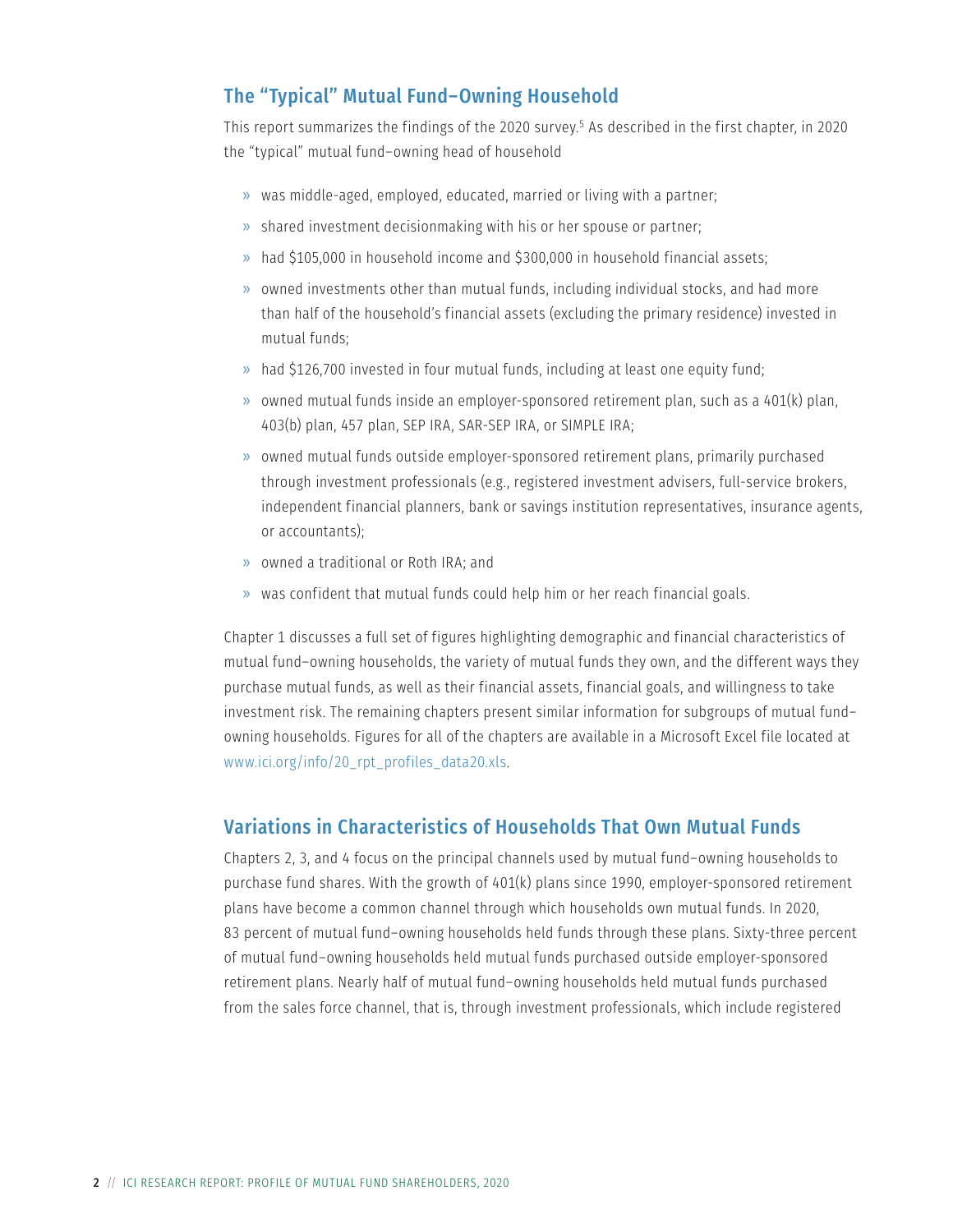investment advisers, full-service brokers, independent financial planners, bank or savings institution representatives, insurance agents, and accountants. Thirty-one percent owned fund shares purchased from the direct market channel, which consists of purchases made directly from fund companies and through discount brokers. More than half of mutual fund–owning households held mutual funds through multiple sources.<sup>6</sup> In identifying their primary source for purchasing funds, 59 percent of mutual fund–owning households pointed to employer-sponsored retirement plans, 29 percent reported the sales force channel, and 12 percent cited the direct market channel.

Chapter 5 presents mutual fund–owning households by generation. Thirty percent were members of Generation Z and the Millennial Generation (born between 1981 and 2012), and 31 percent were members of Generation X (born between 1965 and 1980).7 The Baby Boom Generation (those born between 1946 and 1964) represented a 31 percent share of mutual fund–owning households. Eight percent were members of the Silent and GI Generations (born between 1904 and 1945).8 Figures in this chapter highlight how demographic characteristics, mutual fund ownership, financial assets, and savings goals vary among mutual fund–owning households by generation.

Chapter 6 describes mutual fund–owning households by age. Twenty percent of individuals heading households owning mutual funds were younger than 35. The largest age group consisted of individuals between the ages of 35 and 54, who made up 39 percent of mutual fund–owning household heads. Household heads aged 55 to 64 accounted for 21 percent of mutual fund–owning households. The remaining 20 percent of individuals heading mutual fund–owning households were 65 or older. Figures in this chapter reveal how demographic characteristics, mutual fund ownership, financial assets, and savings goals vary among mutual fund–owning households by age group.

Chapter 7 describes mutual fund–owning households by their level of household income. Twelve percent of mutual fund–owning households had incomes below \$50,000, 31 percent had incomes between \$50,000 and \$99,999, 24 percent had incomes between \$100,000 and \$149,999, and 33 percent had incomes of \$150,000 or more. Figures in this chapter focus on how demographic characteristics, mutual fund ownership, financial assets, and savings goals vary among mutual fund–owning households by household income.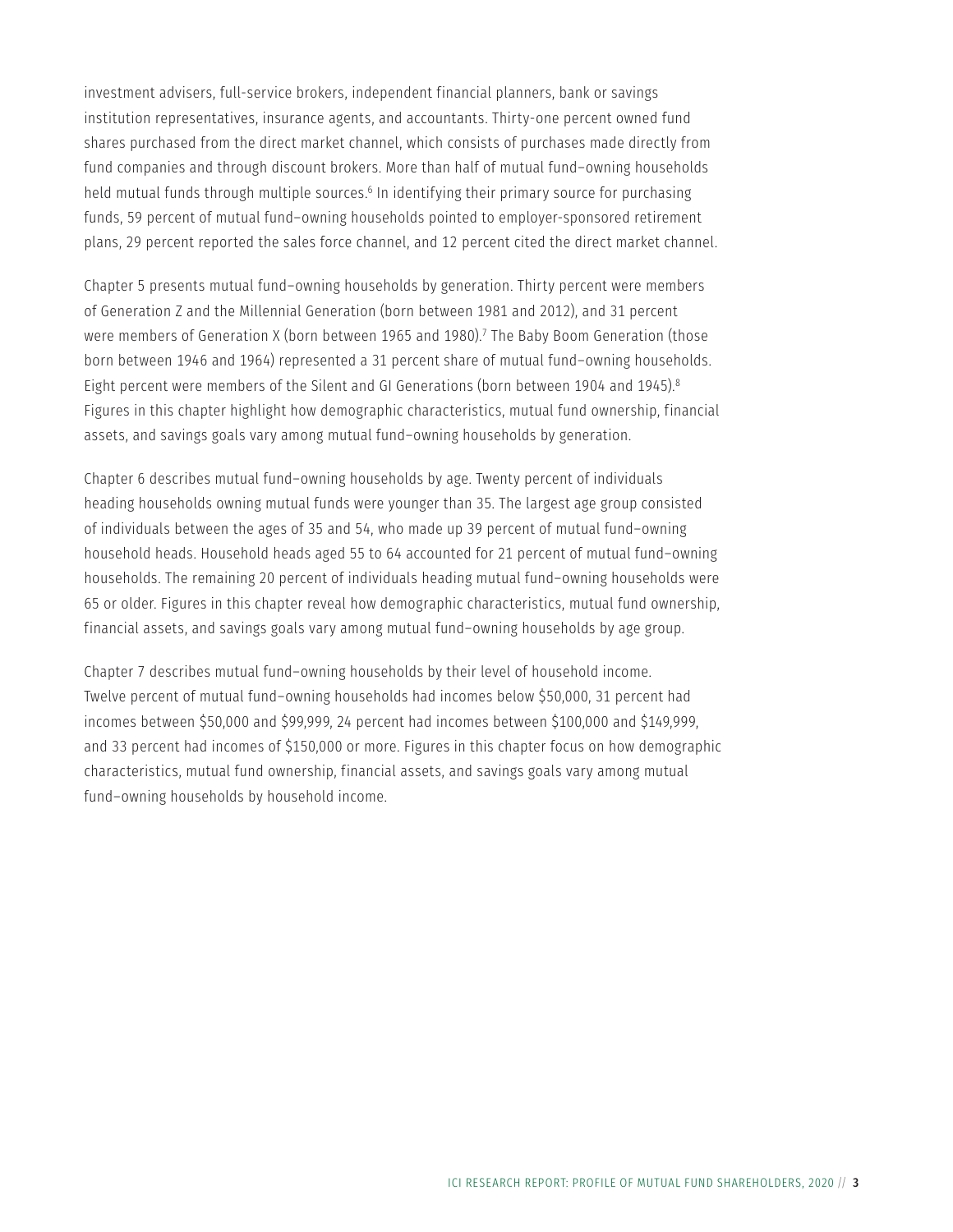Chapter 8 examines mutual fund–owning households by household financial assets. Fourteen percent of mutual fund–owning households had financial assets of less than \$50,000, 10 percent had assets between \$50,000 and \$99,999, 20 percent had assets between \$100,000 and \$249,999, and 56 percent had assets of \$250,000 or more. Figures in this chapter show how demographic characteristics, mutual fund ownership, financial assets, and savings goals vary among mutual fund–owning households by household financial assets.

Chapter 9 examines mutual fund–owning households by the level of investment risk respondents are willing to take. Forty percent of mutual fund–owning households were willing to take above-average or substantial investment risk for similar levels of financial gain, 42 percent were willing to take average investment risk for average financial gain, and 18 percent were willing to take below-average investment risk for below-average financial gain or were unwilling to take investment risk. Figures in this chapter illustrate how demographic characteristics, mutual fund ownership, financial assets, and savings goals vary among mutual fund–owning households by level of investment risk.

Chapter 10 describes mutual fund–owning households by the year of their initial mutual fund purchase. Twenty-two percent of mutual fund–owning households purchased their first mutual fund before 1990, and 29 percent purchased their first mutual fund between 1990 and 1999. Twenty-five percent purchased their first mutual fund between 2000 and 2009, and 24 percent did so in 2010 or later. Figures in this chapter highlight how demographic characteristics, mutual fund ownership, financial assets, and savings goals vary among mutual fund–owning households by year of initial mutual fund purchase.

Taken together, these chapters present an overview of the millions of US households that invest in mutual funds, the ways in which they purchase fund shares, and the ways in which they use funds to meet their current and long-term financial needs.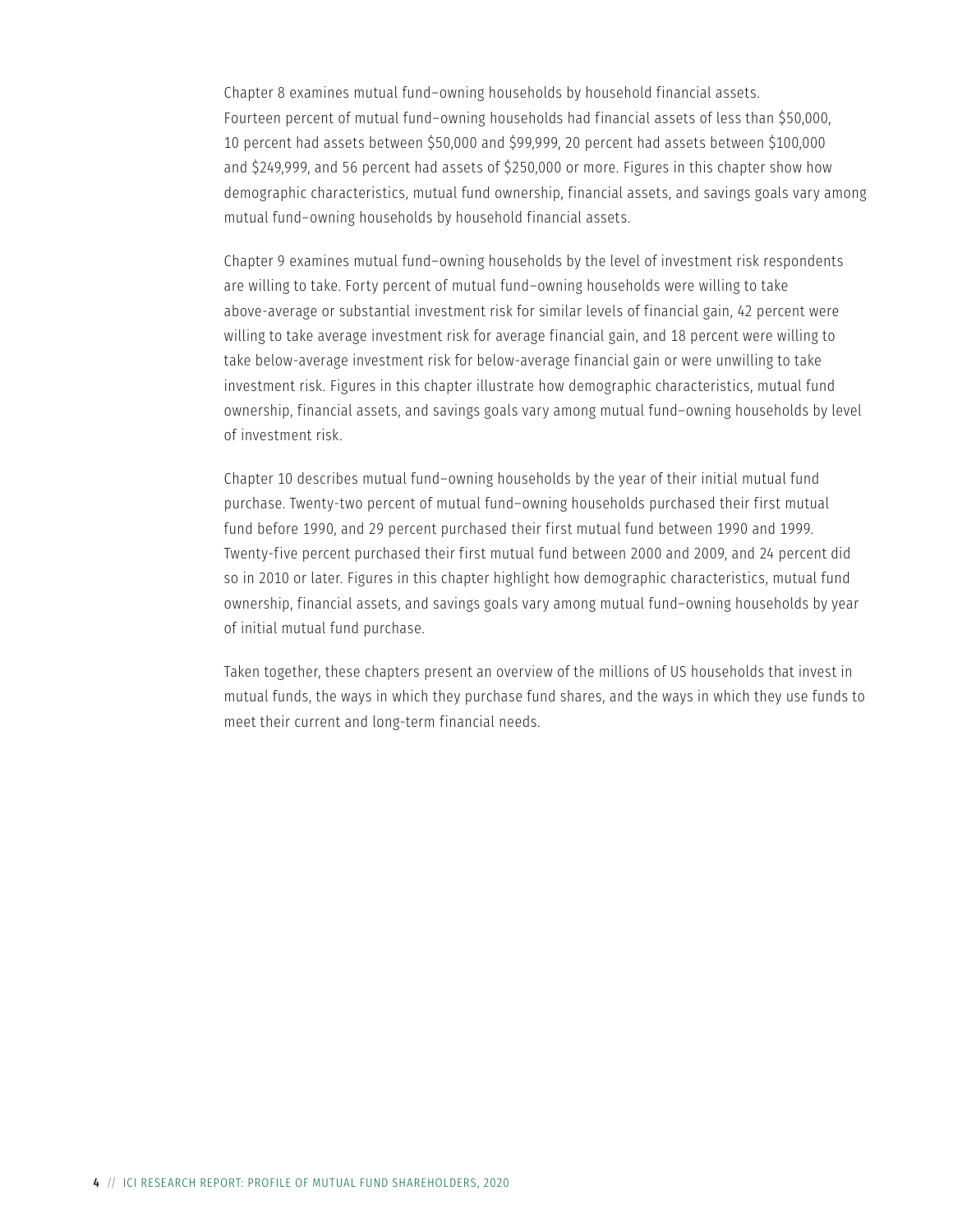## <span id="page-12-0"></span>CHAPTER 1 Mutual Fund–Owning Households

## Demographic Characteristics

In 2020, 58.7 million, or 45.7 percent of, US households owned mutual funds (Figure 1.1). The median age of individuals heading households that owned mutual funds was 50 (Figure 1.2).<sup>9</sup> More than half of these individuals had college or postgraduate degrees. Sixty-nine percent of US households that owned mutual funds consisted of couples who were married or living with a partner, and investment decisionmaking was a shared responsibility in 53 percent of mutual fund–owning households.

#### FIGURE 1.1

#### **58.7 Million US Households Owned Mutual Funds**

Percentage of all US households, 2020



Sources: Investment Company Institute and US Census Bureau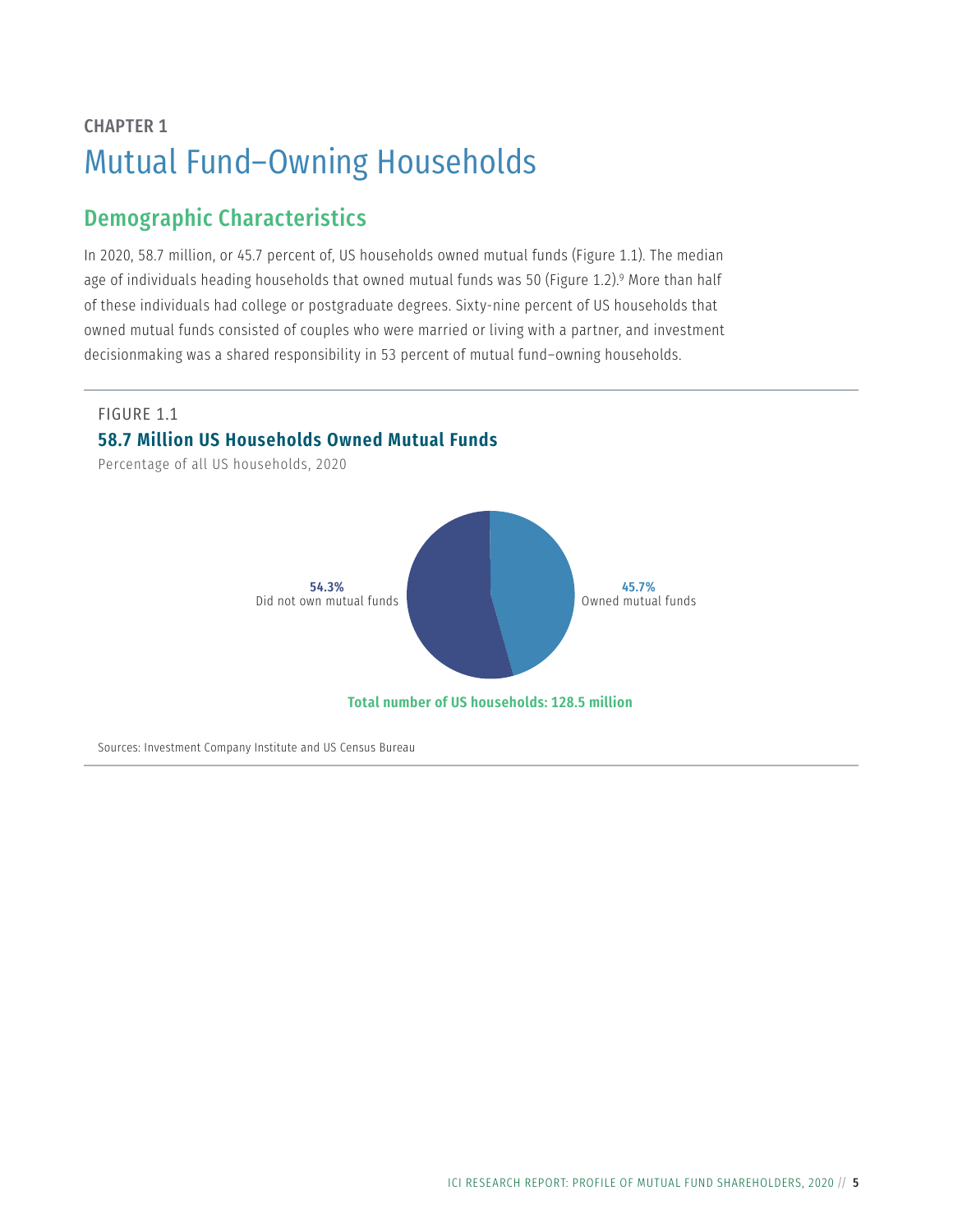### Employment Status and Household Income

The majority of the heads of mutual fund–owning households were employed and earned moderate, although above-average, household incomes. In 2020, 75 percent of individuals heading households that owned mutual funds were employed full- or part-time (Figure 1.3). Four percent of individuals heading households that owned mutual funds indicated that they were retired from their lifetime occupations but were employed either full- or part-time. Twenty-five percent of individuals heading households that owned mutual funds were not employed, but 76 percent of these household heads were retired. All told, 23 percent of individuals heading households that owned mutual funds were retired from their lifetime occupations. The median income of mutual fund–owning households was \$105,000. Twelve percent had household incomes of less than \$50,000, 15 percent had household incomes between \$50,000 and \$74,999, 16 percent had household incomes between \$75,000 and \$99,999, and 57 percent had household incomes of \$100,000 or more.

### Financial Characteristics

The majority of mutual fund–owning households have accumulated a variety of financial assets and retirement accounts. Among households that owned mutual funds, median household financial assets were \$300,000 (Figure 1.4). Mutual fund–owning households typically had other types of savings and investments. Twenty-four percent owned certificates of deposit, 48 percent owned individual stocks, and 12 percent owned individual bonds (excluding US savings bonds). In addition, 32 percent held investment real estate, and 24 percent held fixed or variable annuities. A significant number of mutual fund–owning households made use of tax-advantaged savings vehicles. Eighty-eight percent had assets in employer-sponsored retirement plan accounts, usually 401(k) plans, and 65 percent owned individual retirement accounts (IRAs).10 Twenty percent of US households owning mutual funds had education-targeted savings program accounts—7 percent had Coverdell education savings accounts (ESAs), and 17 percent had 529 plan accounts.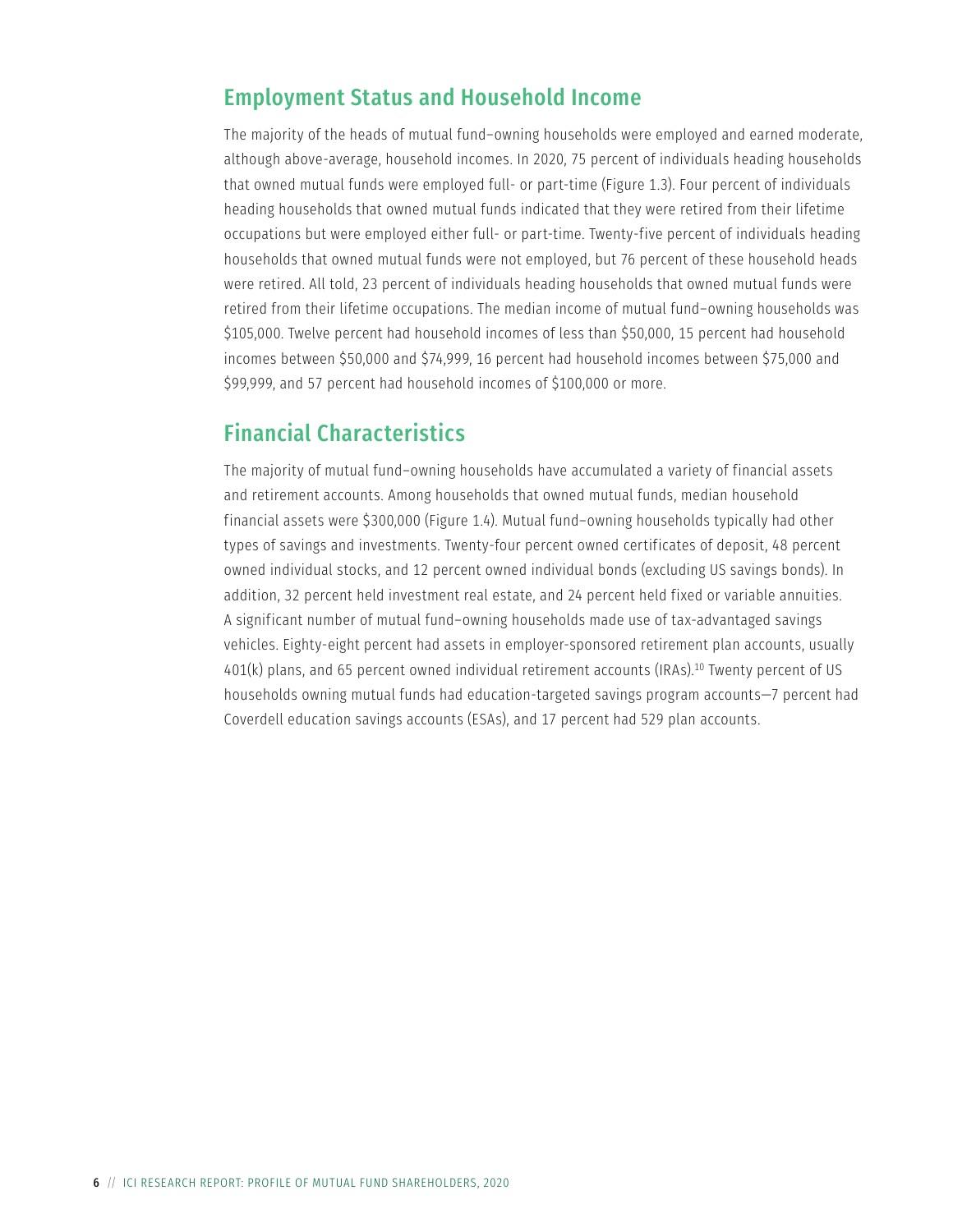## Mutual Fund Ownership

Equity mutual funds were the most commonly held mutual funds. Among households that owned mutual funds, median mutual fund holdings were \$126,700 (Figure 1.5). The largest percentage of mutual fund–owning households, 90 percent, owned equity funds. Thirty-five percent had invested in balanced funds,<sup>11</sup> 43 percent in bond funds, and 53 percent in money market funds. In addition, 36 percent of mutual fund–owning households held global or international equity funds. Mutual fund holdings represented more than half of household financial assets for 56 percent of households that owned mutual funds.

The majority of mutual fund–owning households were longtime mutual fund investors (Figure 1.5). Twenty-two percent reported that the household bought its first mutual fund before 1990, 29 percent between 1990 and 1999, and 25 percent between 2000 and 2009. Twenty-four percent reported that the household bought its first fund in 2010 or later.

Mutual fund–owning households owned many funds through multiple purchase sources (Figure 1.6). In 2020, these households owned a median of four mutual funds. Forty-eight percent owned three or fewer funds, and 52 percent owned four or more. Among households that owned funds outside employer-sponsored retirement plans, 31 percent owned funds purchased from one source, 36 percent owned funds purchased from two sources, and 33 percent owned funds purchased from three or more sources.

Thirty-seven percent of mutual fund–owning households held mutual funds solely inside employer-sponsored retirement plans, which include defined contribution (DC) plans (such as 401(k), 403(b), or 457 plans) and employer-sponsored IRAs (SEP IRAs, SAR-SEP IRAs, and SIMPLE IRAs); 17 percent owned funds solely outside these plans; and 46 percent had funds both inside and outside employer-sponsored retirement plans (Figure 1.7). Altogether, 83 percent of mutual fund– owning households owned funds through employer-sponsored retirement plans, and 63 percent owned funds outside these plans through either the sales force or direct market channels. Nearly half of mutual fund–owning households owned funds through the sales force channel, that is, through investment professionals, which include registered investment advisers, full-service brokers, independent financial planners, bank or savings institution representatives, insurance agents, and accountants. Thirty-one percent owned funds through the direct market channel, which includes mutual fund companies directly and discount brokers.

Fifty-nine percent of all US households that owned mutual funds reported that employer-sponsored retirement plans were their primary source for purchasing mutual funds, 29 percent regarded the sales force channel as their primary source, and 12 percent considered the direct market channel to be their primary source (Figure 1.7). Sixty-three percent of mutual fund–owning households in 2020 reported that the household bought its first fund through an employer-sponsored retirement plan.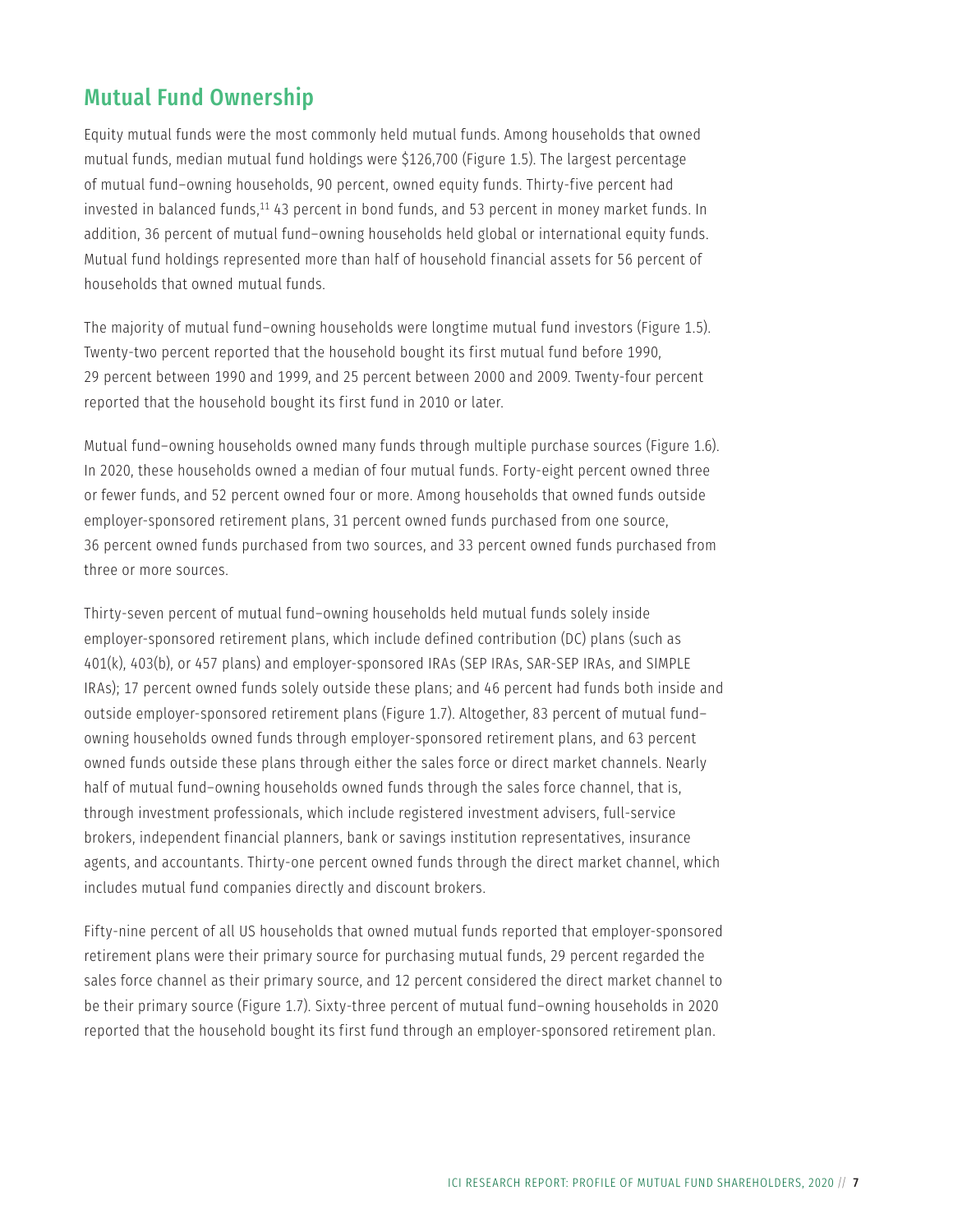## Goals and Mutual Fund Investing

In 2020, the vast majority of mutual fund–owning households were using mutual funds to save for retirement (Figure 1.8). Ninety-four percent of mutual fund–owning households indicated that saving for retirement was one of their household's financial goals, and 75 percent indicated that retirement saving was their primary financial goal. Eighty-three percent of households owning mutual funds held funds in employer-sponsored retirement plans, and 46 percent owned funds inside IRAs. Eighty-eight percent were confident that mutual funds were an investment that could help them meet their household's financial goals.

### Views on Investment Risk

Willingness to take investment risk is higher among mutual fund–owning households than among non-owning households.12 Almost all mutual fund–owning households were willing to take some investment risk for financial gain (Figure 1.9). Forty percent of mutual fund–owning households said they were willing to take substantial or above-average investment risk for similar levels of financial gain. Forty-two percent of mutual fund–owning households were willing to take average risk for average gain. Only 18 percent of mutual fund–owning households were willing to take below-average risk for below-average gain or were unwilling to take any investment risk.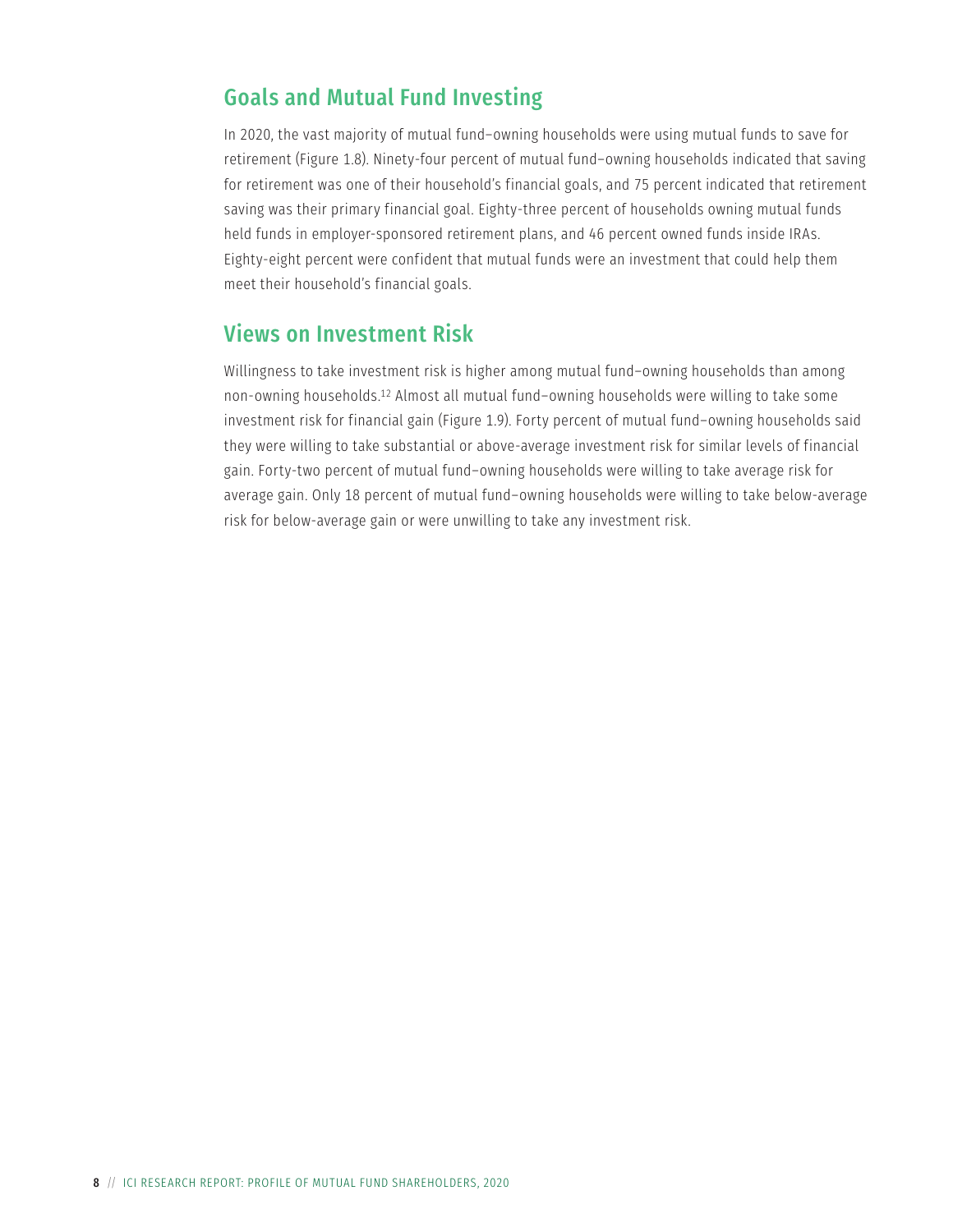### <span id="page-16-0"></span>**Mutual Fund Shareholder Head of Household Characteristics**

Percentage of US households owning mutual funds, 2020

| Younger than 35                    | 20             |
|------------------------------------|----------------|
| 35 to 44                           | 19             |
| 45 to 54                           | 20             |
| 55 to 64                           | 21             |
| 65 or older                        | 20             |
| Median                             | 50 years       |
| Mean                               | 50 years       |
| <b>Education level</b>             |                |
| High school diploma or less        | 16             |
| Some college or associate's degree | 28             |
| Completed four years of college    | 24             |
| Some graduate school               | 5              |
| Completed graduate school          | 27             |
| <b>Marital status</b>              |                |
| Married or living with a partner   | 69             |
| Single                             | 18             |
| Divorced or separated              | $\overline{7}$ |
| Widowed                            | 6              |
| Household investment decisionmaker |                |
| Male is sole decisionmaker         | 32             |
| Female is sole decisionmaker       | 15             |
| Co-decisionmakers                  | 53             |
| Ethnic background*                 |                |
| Caucasian                          | 73             |
| African American                   | 8              |
| Hispanic                           | 8              |
| Asian                              | 5              |
| Other                              | 3              |
| *Multiple responses are included.  |                |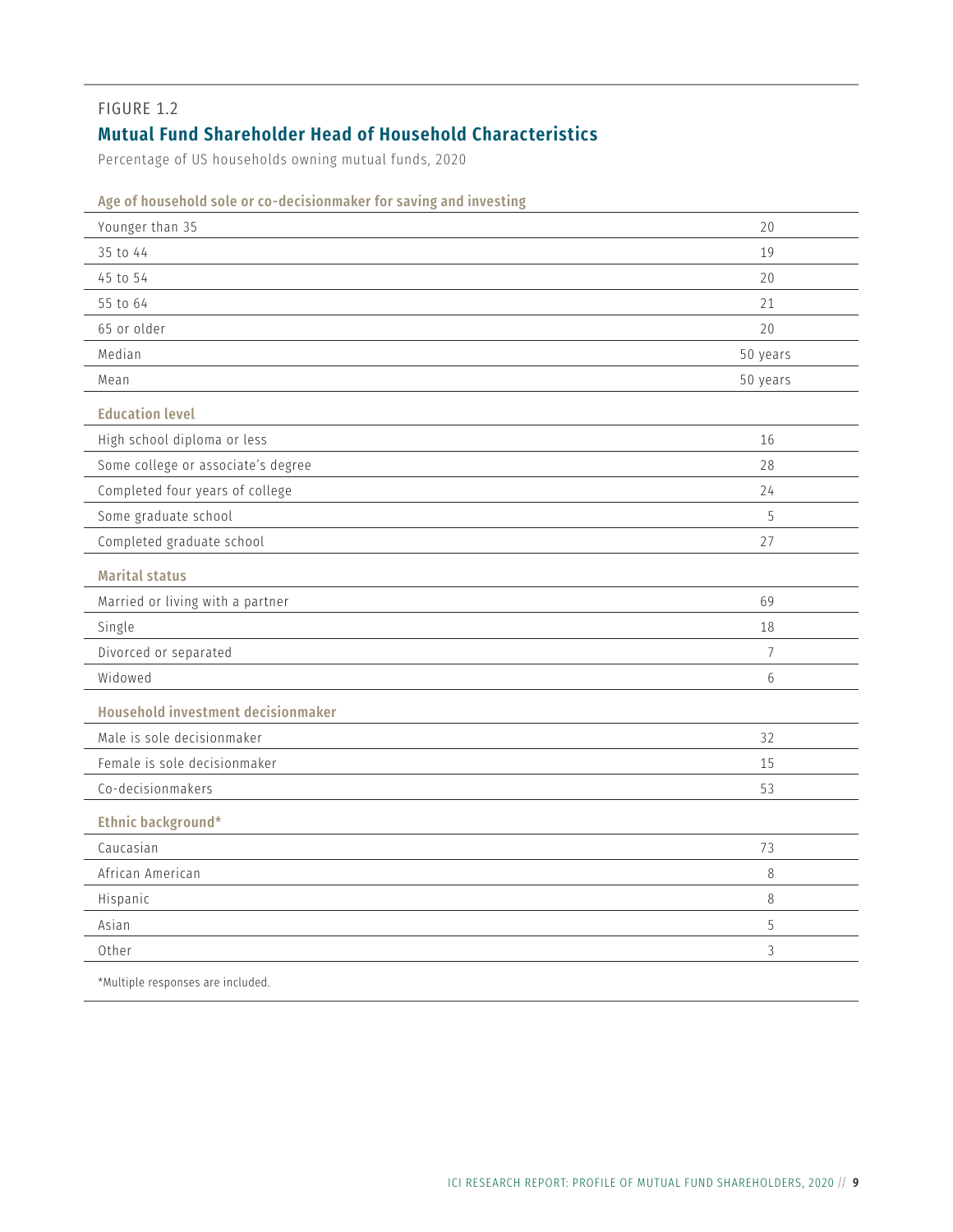## <span id="page-17-0"></span>**Employment Status and Income of Households Owning Mutual Funds**

Percentage of US households owning mutual funds, 2020

| Employment status <sup>1</sup>      |                 |
|-------------------------------------|-----------------|
| Employed full-time                  | 70              |
| Not retired                         | 68              |
| Retired from lifetime occupation    | $\overline{2}$  |
| Employed part-time                  | 5               |
| Not retired                         | 3               |
| Retired from lifetime occupation    | $\overline{2}$  |
| Not employed                        | 25              |
| Not retired                         | 6               |
| Retired from lifetime occupation    | 19              |
| Total household income <sup>2</sup> |                 |
| Less than \$25,000                  | $\overline{2}$  |
| \$25,000 to \$34,999                | 4               |
| \$35,000 to \$49,999                | $6\overline{6}$ |
| \$50,000 to \$74,999                | 15              |
| \$75,000 to \$99,999                | 16              |
| \$100,000 to \$149,999              | 24              |
| \$150,000 to \$249,999              | 23              |
| \$250,000 or more                   | 10              |
| Median                              | \$105,000       |
| Mean                                | \$145,000       |

<sup>1</sup> Figure reports employment status of the head of household (sole or co-decisionmaker for saving and investing).

<sup>2</sup> Total reported is household income before taxes in 2019.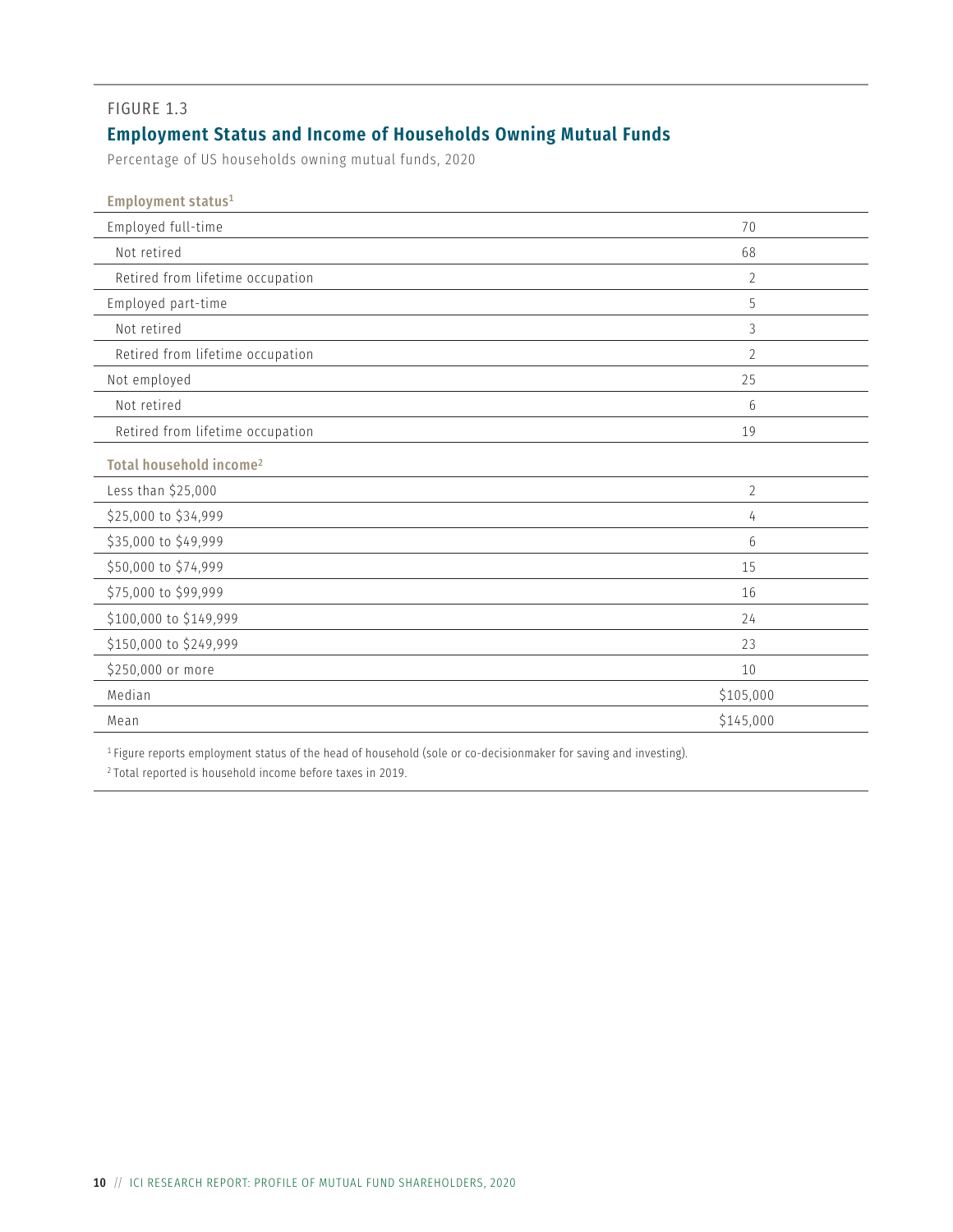### <span id="page-18-0"></span>**Mutual Fund–Owning Households' Financial Assets**

Percentage of US households owning mutual funds, 2020

| Total household financial assets $^{\rm 1}$                                     |           |
|---------------------------------------------------------------------------------|-----------|
| Less than \$25,000                                                              | 9         |
| \$25,000 to \$49,999                                                            | 5         |
| \$50,000 to \$74,999                                                            | 6         |
| \$75,000 to \$99,999                                                            | 4         |
| \$100,000 to \$249,999                                                          | 20        |
| \$250,000 to \$499,999                                                          | 16        |
| \$500,000 to \$999,999                                                          | 20        |
| \$1 million or more                                                             | 20        |
| Median                                                                          | \$300,000 |
| Mean                                                                            | \$707,700 |
| Household ownership of non-mutual fund investments <sup>2</sup>                 |           |
| Certificates of deposit                                                         | 24        |
| Individual stocks, individual bonds, or annuities (total)                       | 59        |
| Individual stocks                                                               | 48        |
| Individual bonds (excluding US savings bonds)                                   | 12        |
| Fixed or variable annuities                                                     | 24        |
| Investment real estate                                                          | 32        |
| Closed-end funds                                                                | 5         |
| Exchange-traded funds                                                           | 17        |
| Household ownership of employer-sponsored retirement plan accounts <sup>2</sup> |           |
| Household owned employer-sponsored retirement plan accounts (total)             | 88        |
| DC retirement plan accounts (total)                                             | 87        |
| 401(k) plan account                                                             | 75        |
| 403(b); state, local, or federal government plan account                        | 37        |
| Employer-sponsored IRA <sup>3</sup>                                             | 12        |
| Household ownership of IRAs <sup>2</sup>                                        |           |
| Household owned IRA (total)                                                     | 65        |
| Traditional IRA or Roth IRA                                                     | 62        |
| Employer-sponsored IRA <sup>3</sup>                                             | 12        |
| Household ownership of education-targeted savings accounts <sup>2</sup>         |           |
| Household owned education-targeted savings program account (total)              | 20        |
| Coverdell education savings account                                             | 7         |
| 529 prepaid tuition or college savings plan account (total)                     | 17        |

<sup>1</sup> Household financial assets include assets in employer-sponsored retirement plans but exclude the household's primary residence.

<sup>2</sup> Multiple responses are included.

<sup>3</sup> Employer-sponsored IRAs include SEP IRAs, SAR-SEP IRAs, and SIMPLE IRAs.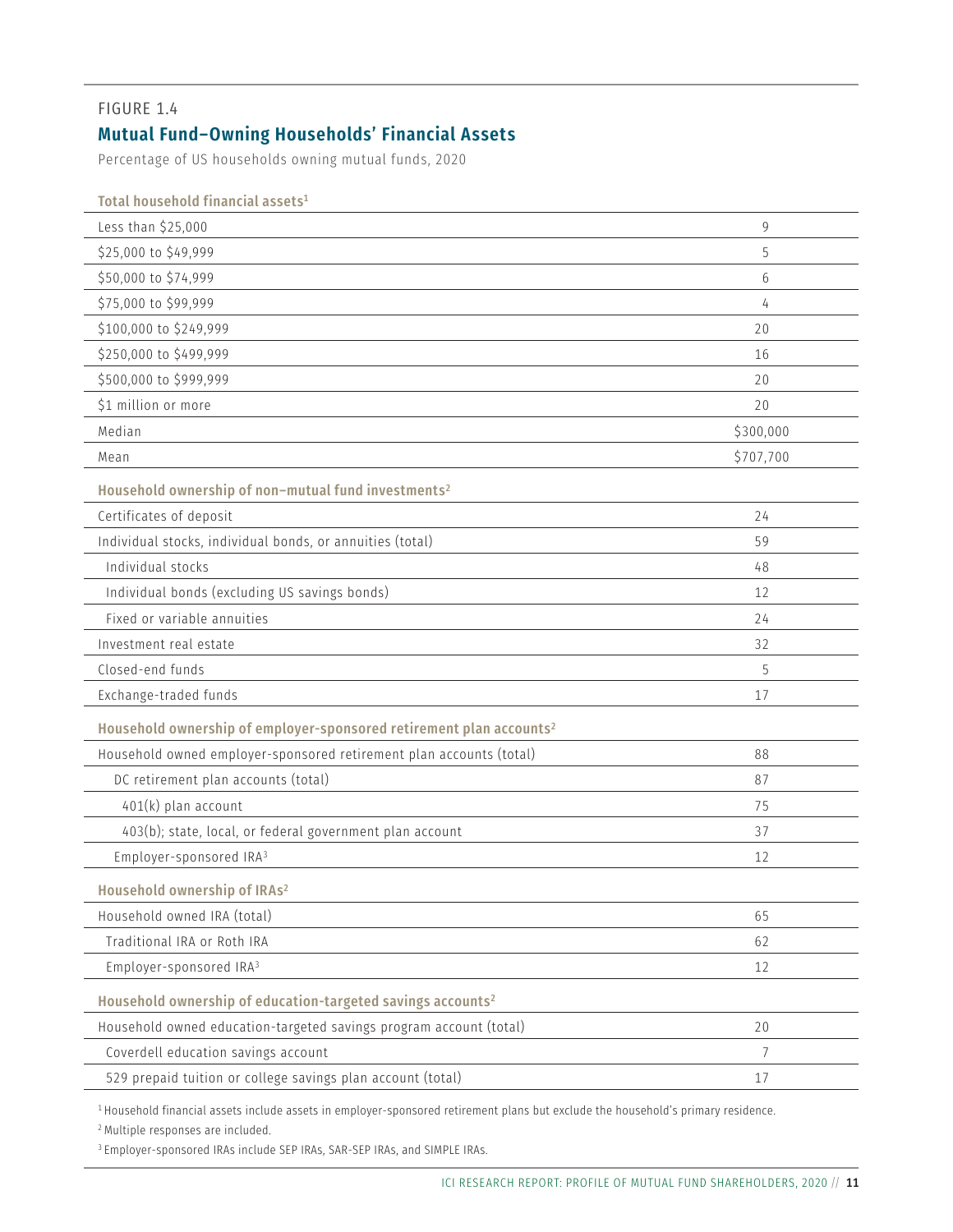### <span id="page-19-0"></span>**Mutual Fund Investing Among Households Owning Mutual Funds**

Percentage of US households owning mutual funds, 2020

| <b>Total household mutual fund assets</b>                        |                |  |
|------------------------------------------------------------------|----------------|--|
| Less than \$5,000                                                | $6\,$          |  |
| \$5,000 to \$9,999                                               | 4              |  |
| \$10,000 to \$19,999                                             | 5              |  |
| \$20,000 to \$29,999                                             | 5              |  |
| \$30,000 to \$49,999                                             | $6\,$          |  |
| \$50,000 to \$74,999                                             | 8              |  |
| \$75,000 to \$99,999                                             | $\overline{4}$ |  |
| \$100,000 to \$249,999                                           | 23             |  |
| \$250,000 or more                                                | 39             |  |
| Median                                                           | \$126,700      |  |
| Mean                                                             | \$343,800      |  |
| Percent allocation of household financial assets to mutual funds |                |  |
| 25% or less                                                      | 23             |  |
| Between 26% and 50%                                              | 21             |  |
| Between 51% and 75%                                              | 18             |  |
| More than 75%                                                    | 38             |  |
| Types of mutual funds owned*                                     |                |  |
| Equity funds                                                     | 90             |  |
| <b>Balanced funds</b>                                            | 35             |  |
| Bond funds                                                       | 43             |  |
| Money market funds                                               | 53             |  |
| Other fund type specified                                        | 3              |  |
| Year of initial mutual fund purchase                             |                |  |
| Before 1990                                                      | 22             |  |
| Between 1990 and 1999                                            | 29             |  |
| Between 2000 and 2009                                            | 25             |  |
| 2010 or later                                                    | 24             |  |
| Median                                                           | 1999           |  |
| Mean                                                             | 1999           |  |
| *Multiple responses are included.                                |                |  |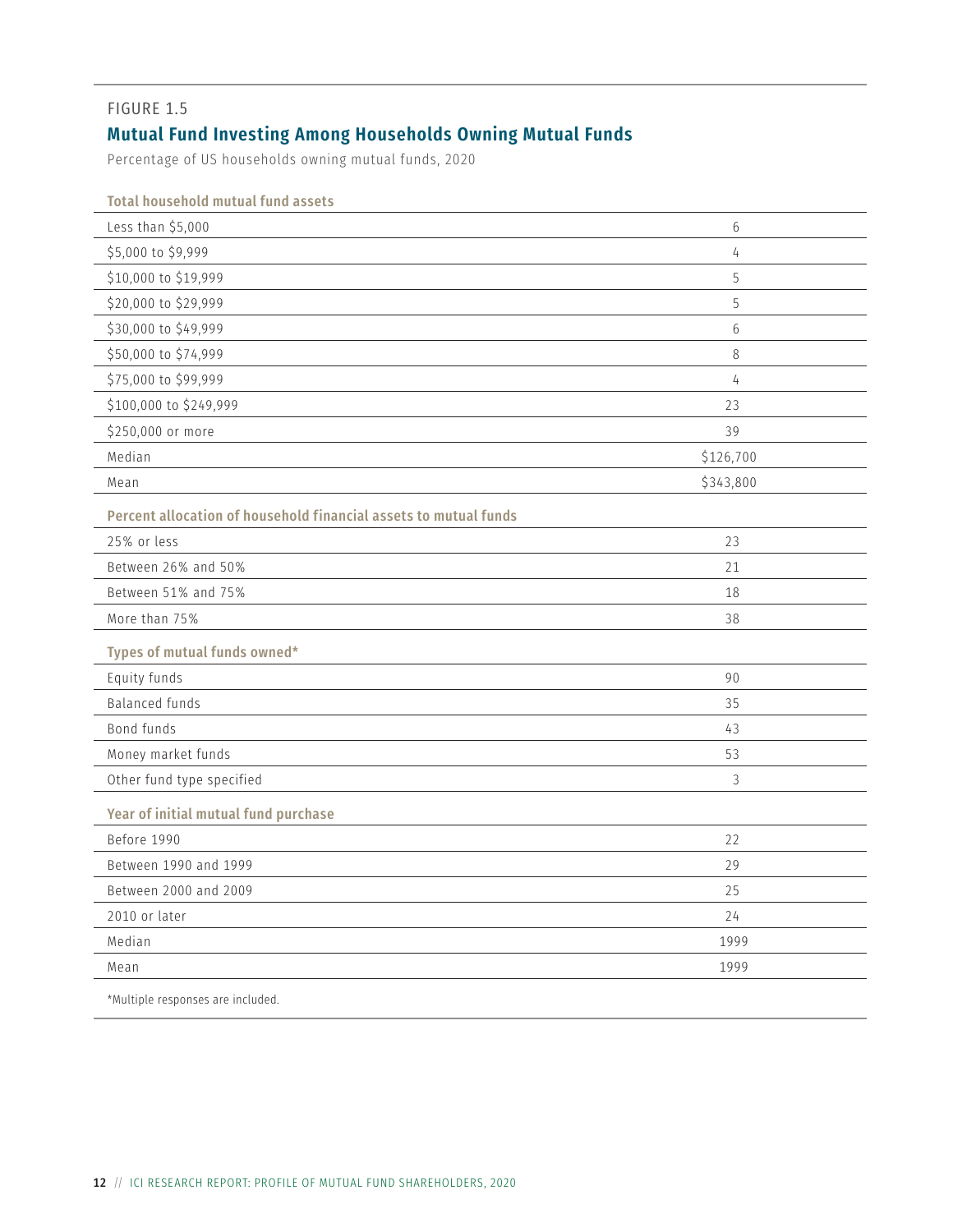#### <span id="page-20-0"></span>FIGURE 1.6 **Households Own Many Funds Through Multiple Purchase Sources**

Total number of mutual funds owned

*Percentage of US households owning mutual funds, 2020*

| One            | 18      |
|----------------|---------|
| Two            | 17      |
| Three          | 13      |
| Four           | 11      |
| Five to six    | 15      |
| Seven to ten   | 11      |
| Eleven or more | 15      |
| Median         | 4 funds |
| Mean           | 7 funds |

Number of mutual fund purchase sources used outside employer-sponsored retirement plans\* *Percentage of US households owning mutual funds outside employer-sponsored retirement plans, 2020*

| Percentage of 05 nouseholds owning mutual funds outside employer-sponsored retirement plans, 2020 |           |  |
|---------------------------------------------------------------------------------------------------|-----------|--|
| One                                                                                               | 31        |  |
| Two                                                                                               | 36        |  |
| Three                                                                                             | 18        |  |
| Four or more                                                                                      | 15        |  |
| Median                                                                                            | 2 sources |  |
| Mean                                                                                              | 2 sources |  |

\*Purchase sources outside employer-sponsored retirement plans include full-service brokers, independent financial planners, bank and savings institution representatives, insurance agents, accountants, fund companies directly, and discount brokers.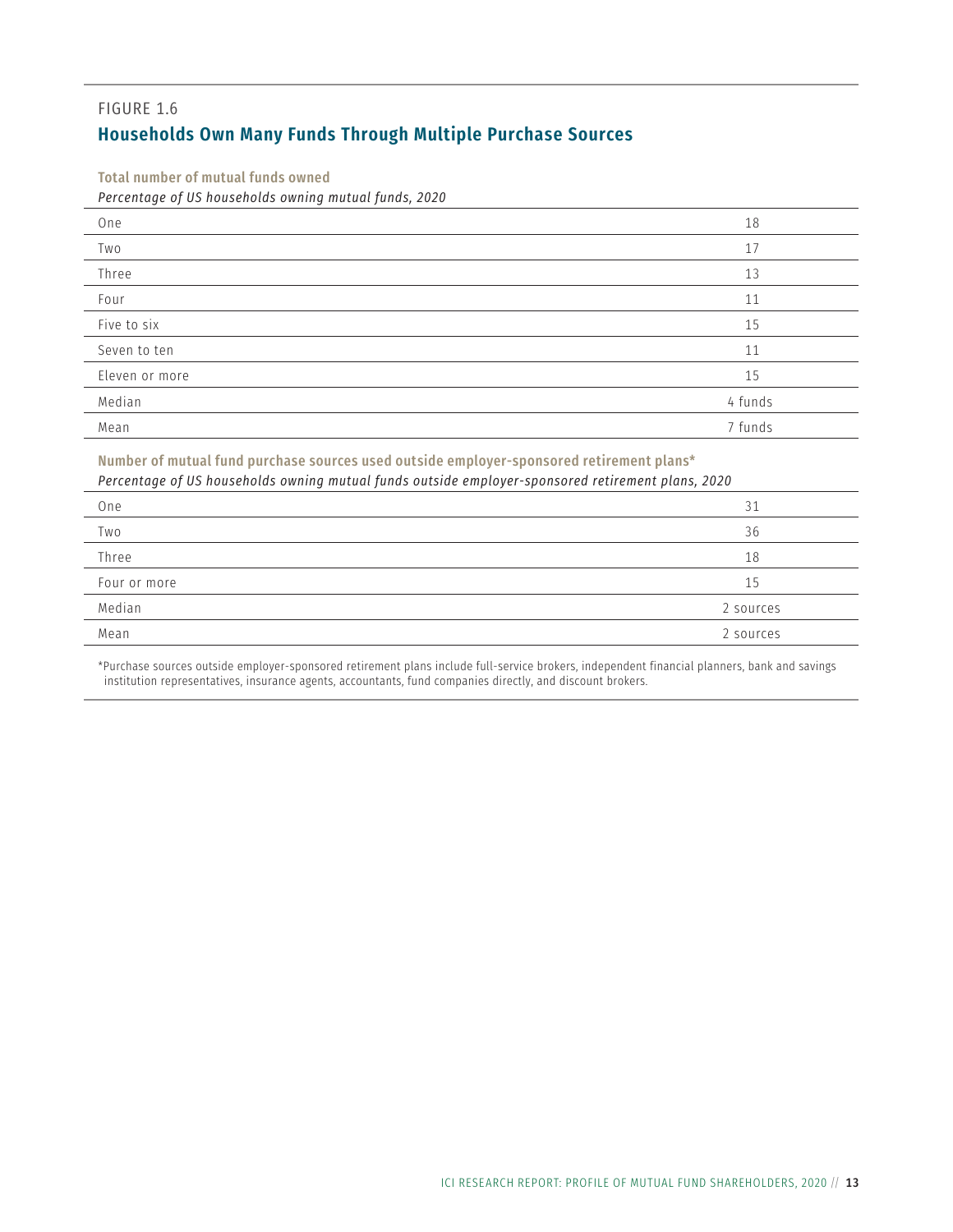#### <span id="page-21-0"></span>**Sources Used to Purchase Mutual Funds**

Percentage of US households owning mutual funds, 2020

| Source of mutual fund ownership                                       |                |
|-----------------------------------------------------------------------|----------------|
| Only inside employer-sponsored retirement plan                        | 37             |
| Only outside employer-sponsored retirement plan                       | 17             |
| Both inside and outside employer-sponsored retirement plan            | 46             |
| Purchase sources through which funds are currently owned <sup>1</sup> |                |
| Inside employer-sponsored retirement plans (total)                    | 83             |
| Inside DC retirement plans (total)                                    | 81             |
| $401(k)$ plan                                                         | 70             |
| 403(b); state, local, or federal government plan                      | 24             |
| Inside employer-sponsored IRA <sup>2</sup>                            | 8              |
| Outside employer-sponsored retirement plans (total)                   | 63             |
| Sales force (total)                                                   | 47             |
| Full-service broker                                                   | 26             |
| Independent financial planner                                         | 22             |
| Bank or savings institution representative                            | 17             |
| Insurance agent                                                       | 9              |
| Accountant                                                            | 7              |
| Direct market (total)                                                 | 31             |
| Mutual fund company directly                                          | 16             |
| Discount broker                                                       | 21             |
| Primary mutual fund purchase source                                   |                |
| Inside employer-sponsored retirement plans                            | 59             |
| Outside employer-sponsored retirement plans                           | 41             |
| Sales force                                                           | 29             |
| Full-service broker                                                   | 12             |
| Independent financial planner                                         | 8              |
| Bank or savings institution representative                            | 6              |
| Insurance agent                                                       | $\overline{2}$ |
| Accountant                                                            | $\mathbf{1}$   |
| Direct market                                                         | 12             |
| Mutual fund company directly                                          | 5              |
| Discount broker                                                       | $\overline{7}$ |
| Source of first mutual fund purchase                                  |                |
| Inside employer-sponsored retirement plan                             | 63             |
| Outside employer-sponsored retirement plan                            | 37             |
|                                                                       |                |

<sup>1</sup> Multiple responses are included.

<sup>2</sup> Employer-sponsored IRAs include SEP IRAs, SAR-SEP IRAs, and SIMPLE IRAs.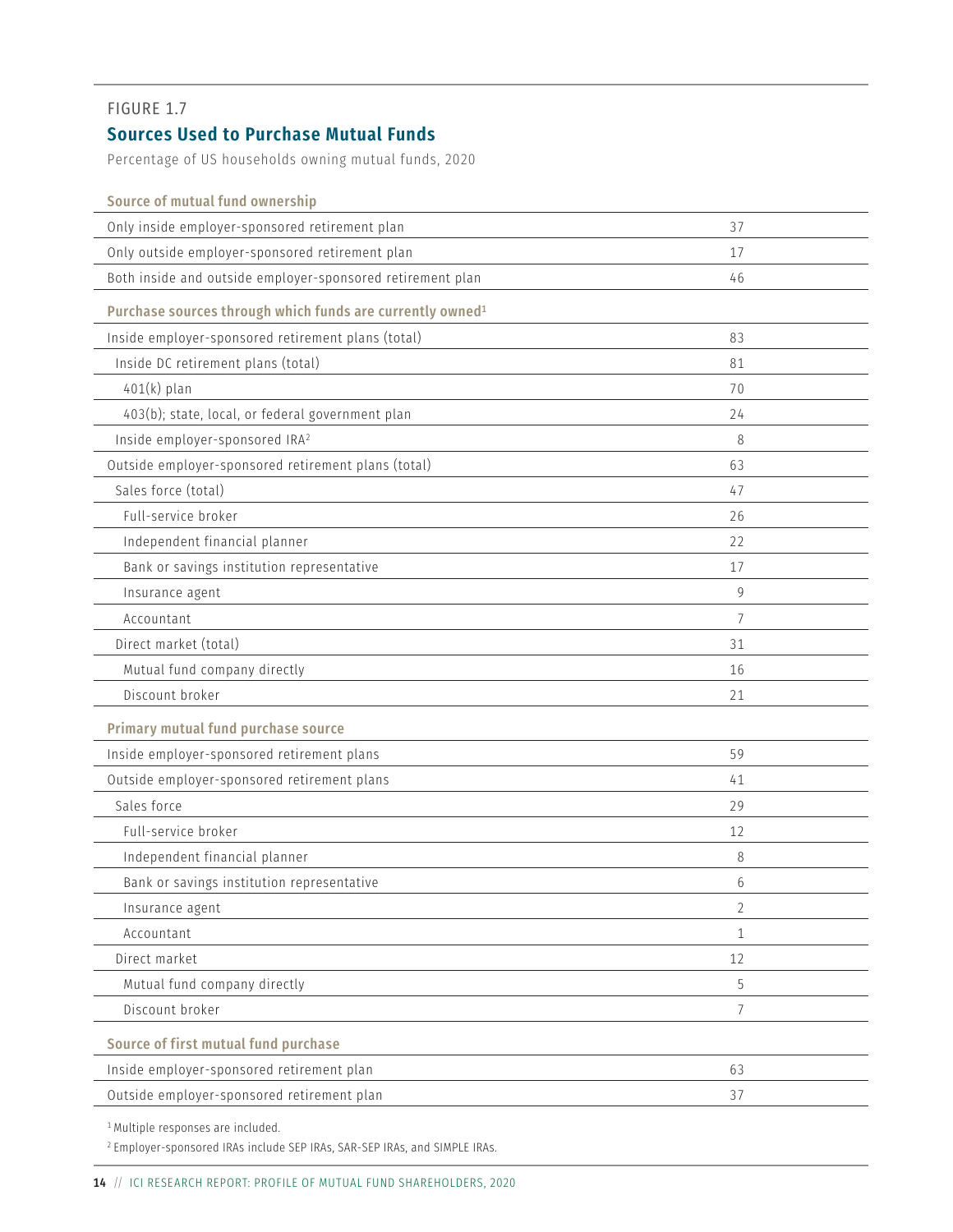### <span id="page-22-0"></span>**Financial Goals of Households Owning Mutual Funds**

Percentage of US households owning mutual funds, 2020

| Financial goals for mutual fund investments <sup>1</sup>                                                 |                |
|----------------------------------------------------------------------------------------------------------|----------------|
| Retirement                                                                                               | 94             |
| Reduce taxable income                                                                                    | 47             |
| Emergency                                                                                                | 47             |
| Education                                                                                                | 26             |
| Current income                                                                                           | 26             |
| House or other large item                                                                                | 16             |
| Other                                                                                                    | 6              |
| Primary financial goal for mutual fund investments                                                       |                |
| Retirement                                                                                               | 75             |
| Reduce taxable income                                                                                    | 3              |
| Emergency                                                                                                | 6              |
| Education                                                                                                | 4              |
| Current income                                                                                           | 5              |
| House or other large item                                                                                | 5              |
| Other                                                                                                    | $\overline{2}$ |
| Level of confidence that mutual funds are an investment that can help the household meet financial goals |                |
| Very confident                                                                                           | 29             |
| Somewhat confident                                                                                       | 59             |
| Not very confident                                                                                       | 7              |
| Not at all confident                                                                                     | 5              |
| Ownership of mutual funds in employer-sponsored retirement plans <sup>1</sup>                            |                |
| Inside employer-sponsored retirement plans (total)                                                       | 83             |
| Inside DC retirement plans (total)                                                                       | 81             |
| $401(k)$ plan                                                                                            | 70             |
| 403(b); state, local, or federal government plan                                                         | 24             |
| Inside employer-sponsored IRA <sup>2</sup>                                                               | 8              |
| Ownership of mutual funds in IRAs <sup>1</sup>                                                           |                |
| Had IRA invested in mutual funds (total)                                                                 | 46             |
| Traditional IRA or Roth IRA                                                                              | 43             |
| Employer-sponsored IRA <sup>2</sup>                                                                      | $\,8\,$        |
| <sup>1</sup> Multiple responses are included.                                                            |                |

<sup>2</sup> Employer-sponsored IRAs include SEP IRAs, SAR-SEP IRAs, and SIMPLE IRAs.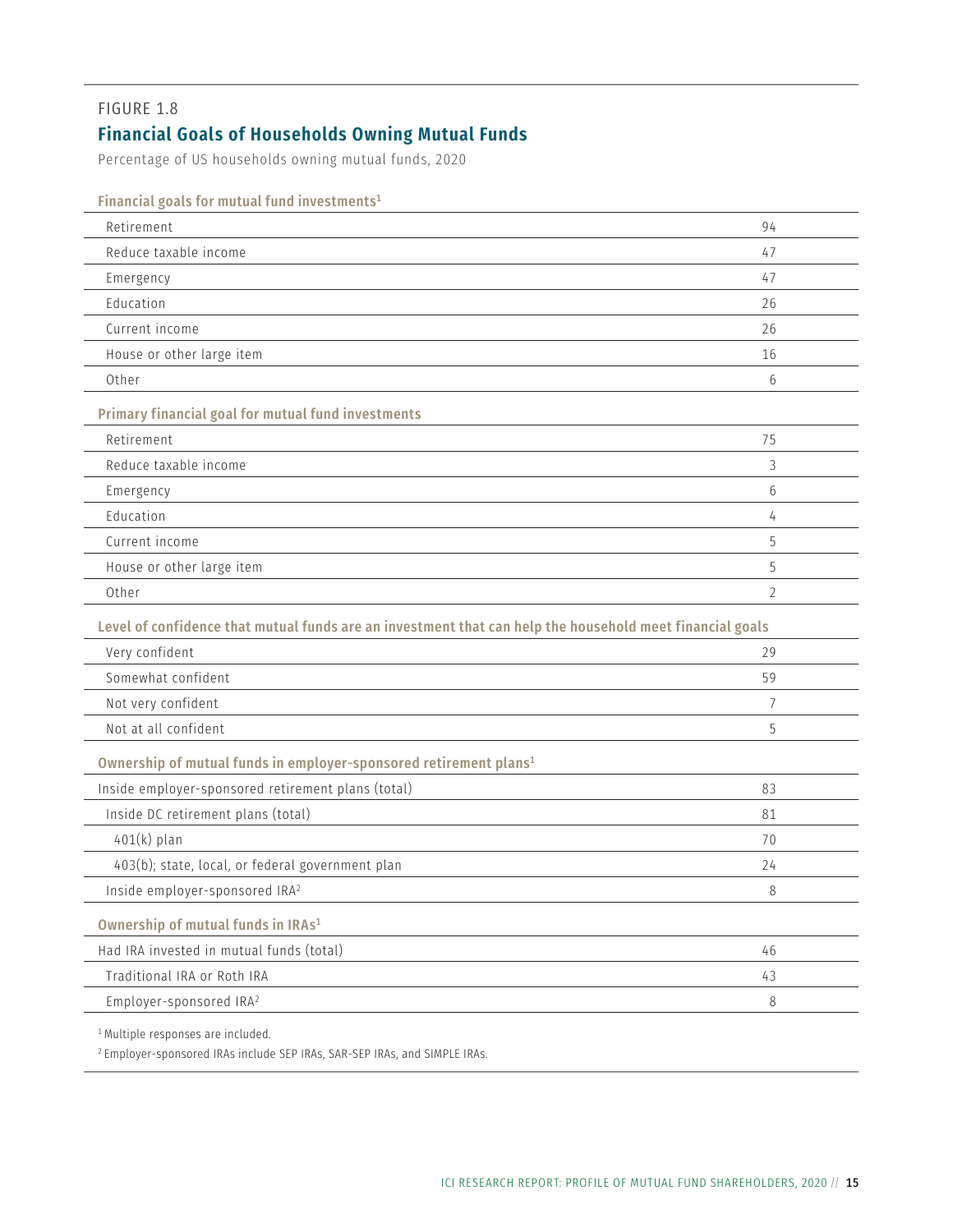### <span id="page-23-0"></span>**Views on Investment Risk**

Percentage of US households owning mutual funds, 2020

#### Level of risk willing to take with financial investments

| Substantial risk for substantial gain     |    |  |
|-------------------------------------------|----|--|
| Above-average risk for above-average gain | 33 |  |
| Average risk for average gain             | 47 |  |
| Below-average risk for below-average gain |    |  |
| Unwilling to take any risk                | 10 |  |
|                                           |    |  |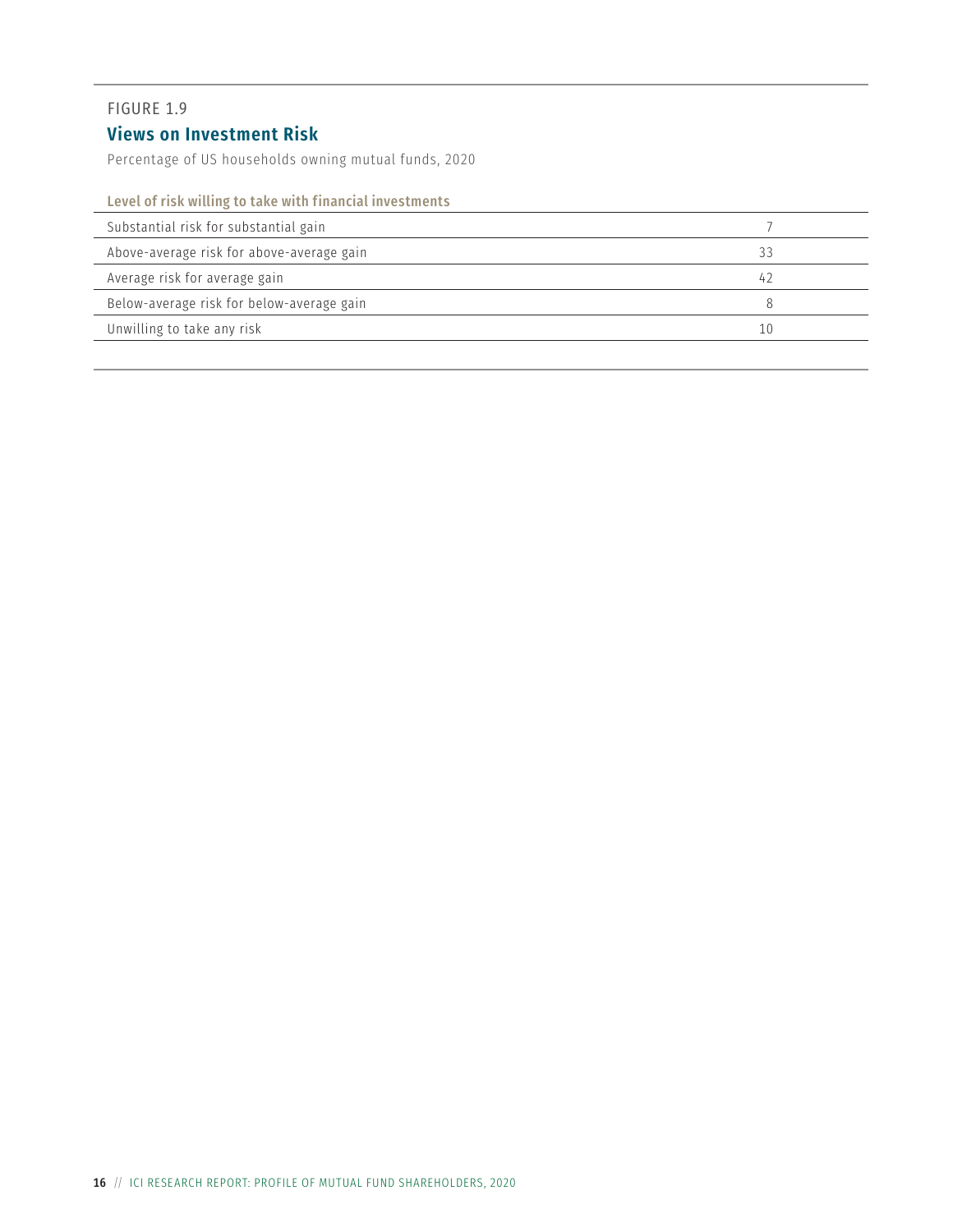## <span id="page-24-0"></span>CHAPTER 2 Mutual Fund–Owning Households by Fund Ownership Inside and Outside Employer‑Sponsored Retirement Plans

In 2020, 83 percent of mutual fund–owning households in the United States held mutual funds inside employer-sponsored retirement plan accounts (Figure 2.1), which include DC plans (such as 401(k), 403(b), or 457 plans) and employer-sponsored IRAs (SEP IRAs, SAR-SEP IRAs, and SIMPLE IRAs). Sixty-three percent of mutual fund–owning households owned mutual funds outside employer-sponsored retirement plan accounts, purchased either through the sales force channel (investment professionals) or through the direct market channel. Forty-six percent of mutual fund– owning households owned funds both inside and outside employer-sponsored retirement plans.

The remaining figures for this chapter show how mutual fund–owning households' demographic and financial characteristics, pattern of mutual fund ownership, financial assets, financial goals, and willingness to take risk vary by whether the mutual fund–owning households held mutual funds inside or outside employer-sponsored retirement plans (see Figures 2.2 to 2.9, available in a Microsoft Excel file located at [www.ici.org/info/20\\_rpt\\_profiles\\_data20.xls\)](http://www.ici.org/info/20_rpt_profiles_data20.xls).

#### FIGURE 2.1

#### **Mutual Fund Owning–Households by Fund Ownership Inside and Outside Employer‑Sponsored Retirement Plans**

Percentage of US households owning mutual funds, 2020



Note: Employer-sponsored retirement plans include DC plans (such as 401(k), 403(b), or 457 plans) and employer-sponsored IRAs (SEP IRAs, SAR-SEP IRAs, and SIMPLE IRAs).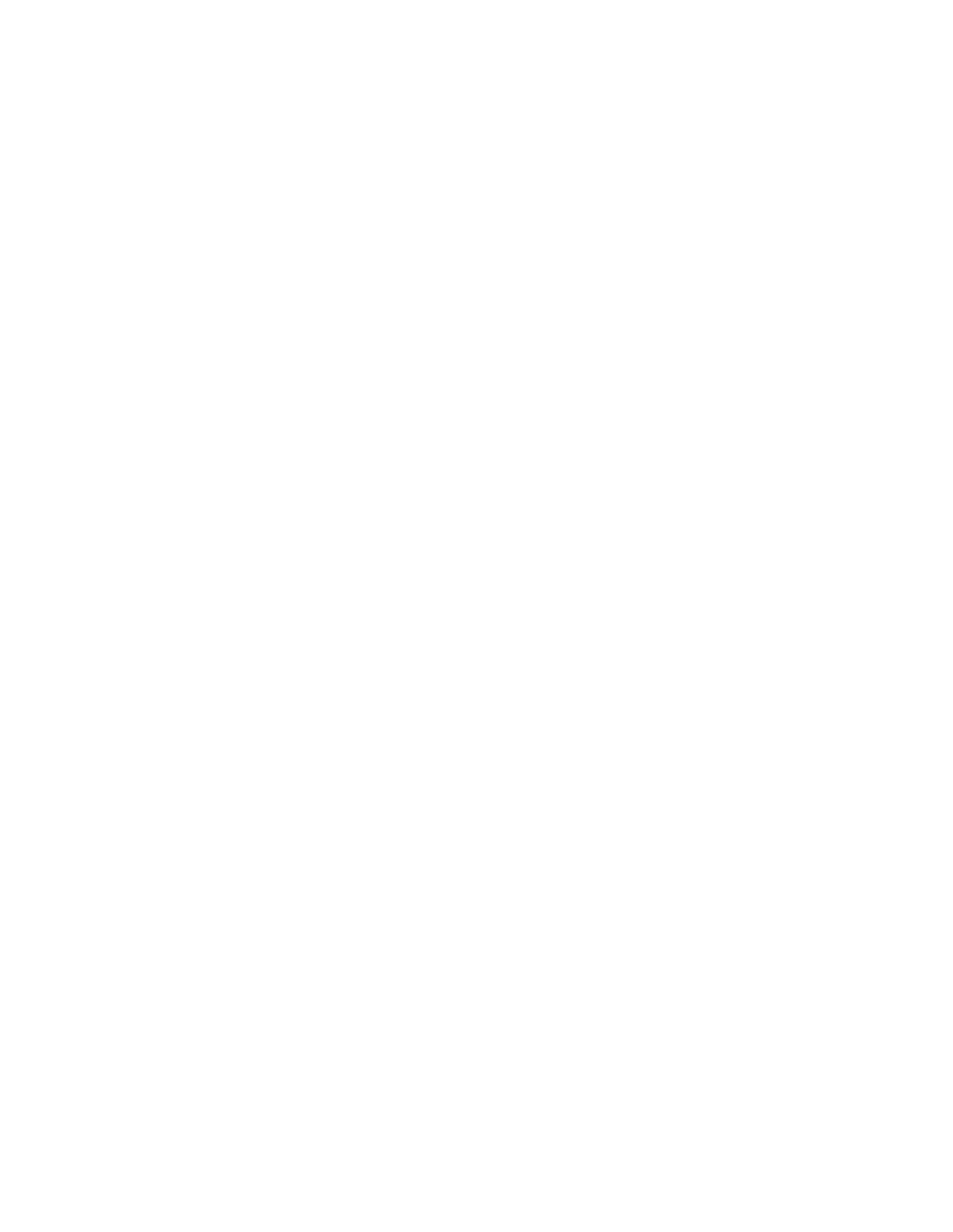#### <span id="page-26-0"></span>CHAPTER 3

## Mutual Fund–Owning Households by Channels Used to Purchase Mutual Funds Outside Employer-Sponsored Retirement Plans

Mutual fund–owning households gain access to mutual funds through a variety of channels. In 2020, 83 percent of mutual fund–owning households held mutual funds through employer-sponsored retirement plans, and 63 percent owned mutual funds outside such plans (Figure 3.1). This latter group purchased funds through two sources: the sales force channel (investment professionals) and the direct market channel. The sales force channel includes registered investment advisers, full-service brokers, independent financial planners, bank or savings institution representatives, insurance agents, and accountants. The direct market channel includes fund companies and discount brokers. In 2020, nearly half of households owning mutual funds held funds purchased through the sales force channel, and 31 percent owned funds purchased through the direct market channel.

The remaining figures for this chapter illustrate how mutual fund–owning households' demographic and financial characteristics, pattern of mutual fund ownership, financial assets, financial goals, and willingness to take risk vary by purchase channel (see Figures 3.2 to 3.9, available in a Microsoft Excel file located at [www.ici.org/info/20\\_rpt\\_profiles\\_data20.xls\)](http://www.ici.org/info/20_rpt_profiles_data20.xls).

#### FIGURE 3.1

#### **Sources Used by Mutual Fund–Owning Households to Purchase Mutual Funds**



Percentage of US households owning mutual funds, 2020

\* Employer-sponsored retirement plans include DC plans (such as 401(k), 403(b), or 457 plans) and employer-sponsored IRAs (SEP IRAs, SAR-SEP IRAs, and SIMPLE IRAs).

Note: Multiple responses are included.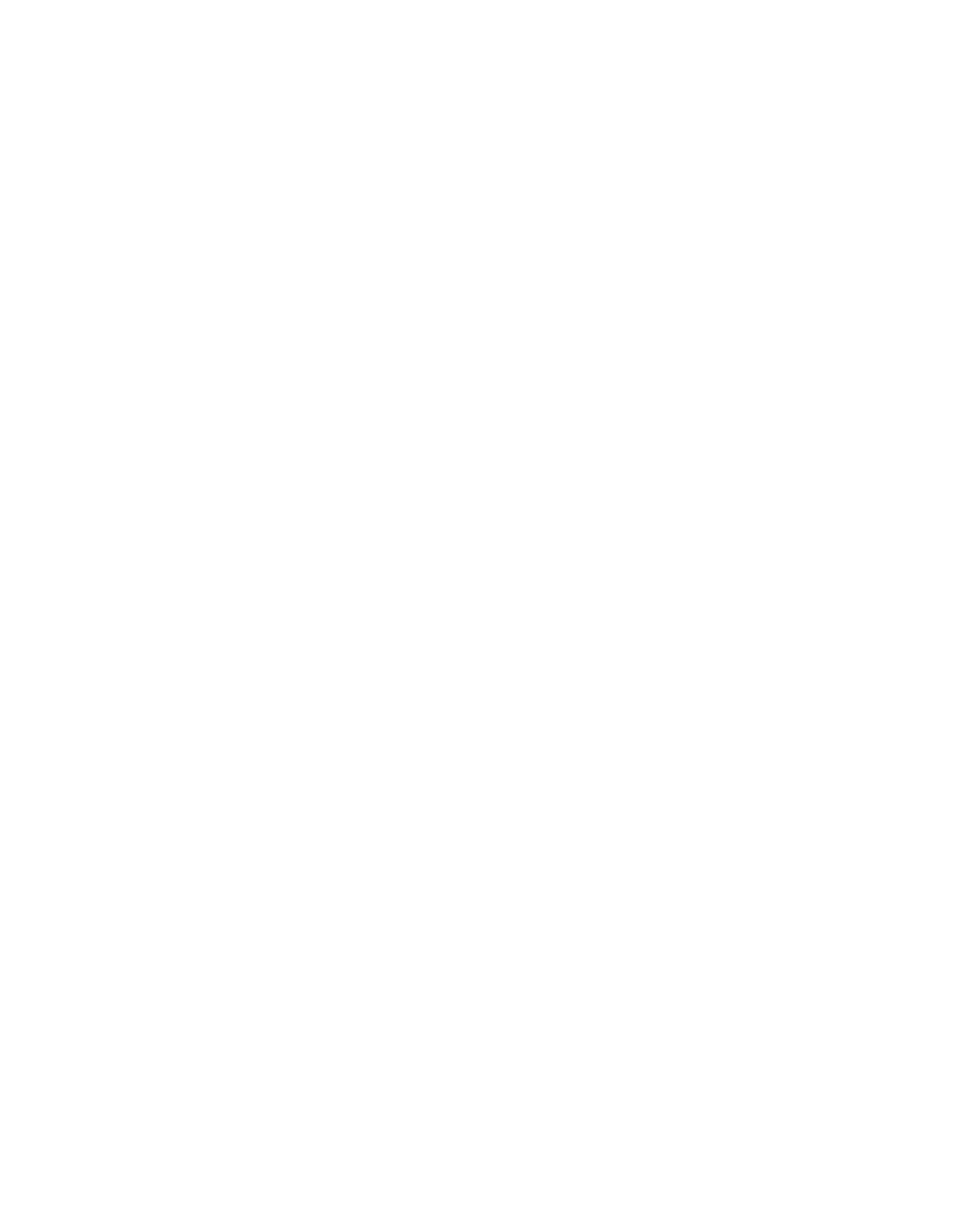#### <span id="page-28-0"></span>CHAPTER 4

## Mutual Fund–Owning Households by Primary Source for Purchasing Funds

In 2020, 59 percent of mutual fund–owning households considered employer-sponsored retirement plans to be their primary source for purchasing mutual funds (Figure 4.1). Another 29 percent viewed the sales force channel (investment professionals) as their main source for buying funds—12 percent considered full-service brokers to be their primary fund source; 8 percent, independent financial planners; 6 percent, bank or savings institution representatives; 2 percent, insurance agents; and 1 percent, accountants.13 Finally, 12 percent of mutual fund–owning households viewed the direct market channel as their main source for buying funds (5 percent indicated fund companies as their primary source, and 7 percent cited discount brokers).

The remaining figures for this chapter demonstrate how mutual fund–owning households' demographic and financial characteristics, pattern of mutual fund ownership, financial assets, financial goals, and willingness to take risk vary by primary purchase channel (see Figures 4.2 to 4.9, available in a Microsoft Excel file located at [www.ici.org/info/20\\_rpt\\_profiles\\_data20.xls\)](http://www.ici.org/info/20_rpt_profiles_data20.xls).

#### FIGURE 4.1

#### **Mutual Fund–Owning Households by Primary Source for Purchasing Funds**

Percentage of US households owning mutual funds, 2020



\* Employer-sponsored retirement plans include DC plans (such as 401(k), 403(b), or 457 plans) and employer-sponsored IRAs (SEP IRAs, SAR-SEP IRAs, and SIMPLE IRAs).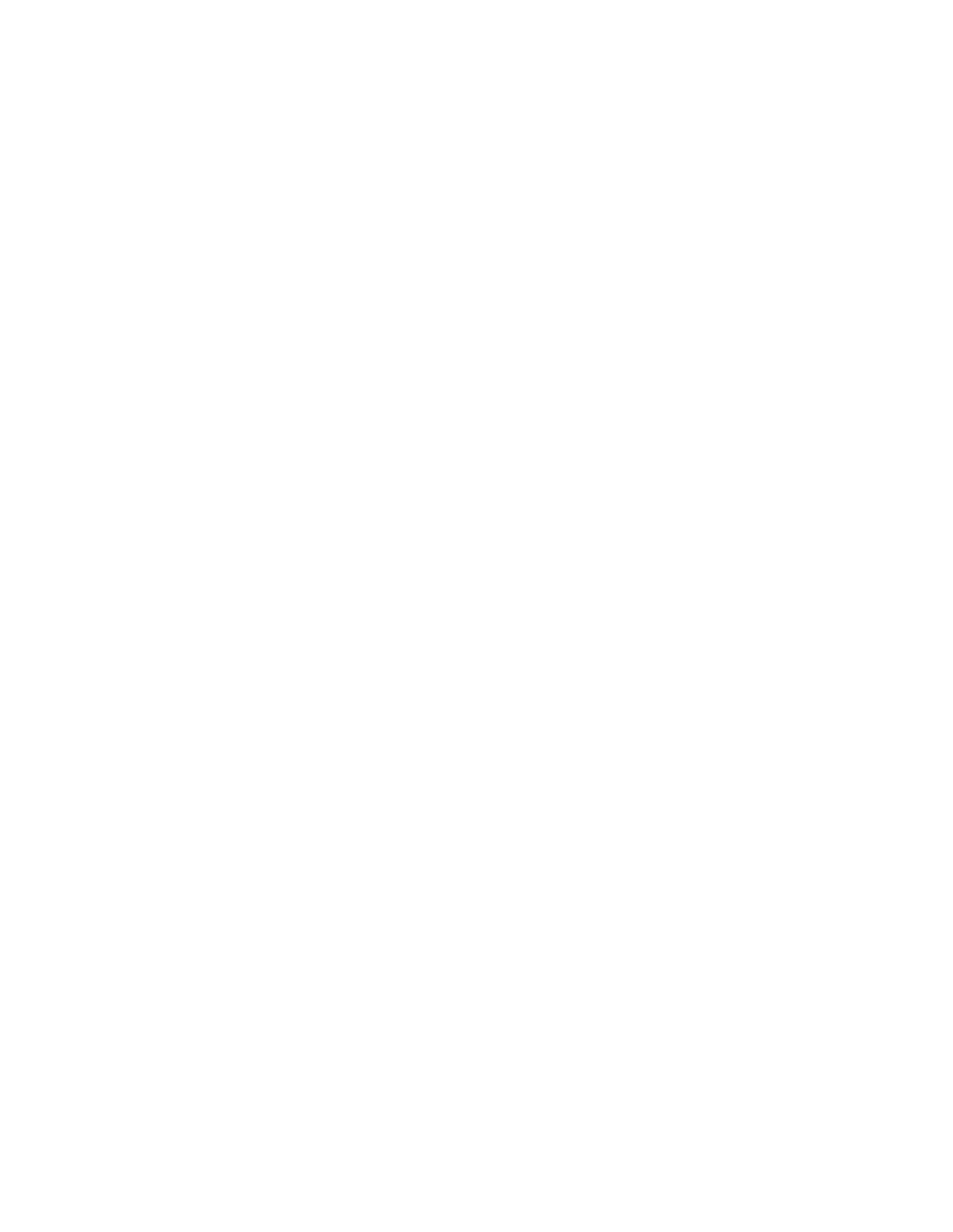#### <span id="page-30-0"></span>CHAPTER 5

## Mutual Fund–Owning Households by Generation

Americans across all generations own mutual funds. In 2020, 30 percent of individuals heading households that owned mutual funds were members of Generation Z and the Millennial Generation, who were born between 1981 and 2012 and were 39 or younger at the time of the survey (Figure 5.1).14 Thirty-one percent were members of Generation X, those born between 1965 and 1980 and aged 40 to 55 at the time of the survey. The Baby Boom Generation—who were born between 1946 and 1964 and were between 56 and 74 at the time of the survey—were an additional 31 percent of individuals heading mutual fund–owning households. The remaining 8 percent of individuals heading mutual fund–owning households were members of the Silent and GI Generations, born between 1904 and 1945, who were 75 or older at the time of the survey.15

Older generations held the majority of household mutual fund assets (Figure 5.1). In 2020, the Baby Boom Generation held 43 percent of total household mutual fund assets, and the Silent and GI Generations held an additional 10 percent. Generation X held 31 percent of total household mutual fund assets, and Generation Z and Millennials held the remaining 16 percent.

#### FIGURE 5.1 **Mutual Fund–Owning Households and Assets by Generation**

Percentage of the total, 2020



Baby Boom Generation (born between 1946 and 1964)

Generation X (born between 1965 and 1980)

Generation Z and Millennials (born between 1981 and 2012)<sup>\*</sup>



Households owning mutual funds

Households' mutual fund assets

\*Generation Z (born 1997 to 2012) and the Millennial Generation (born 1981 to 1996) are aged 8 to 39 in 2020; however, survey respondents must be 18 or older.

Note: Generation is based on the age of the household sole or co-decisionmaker for saving and investing.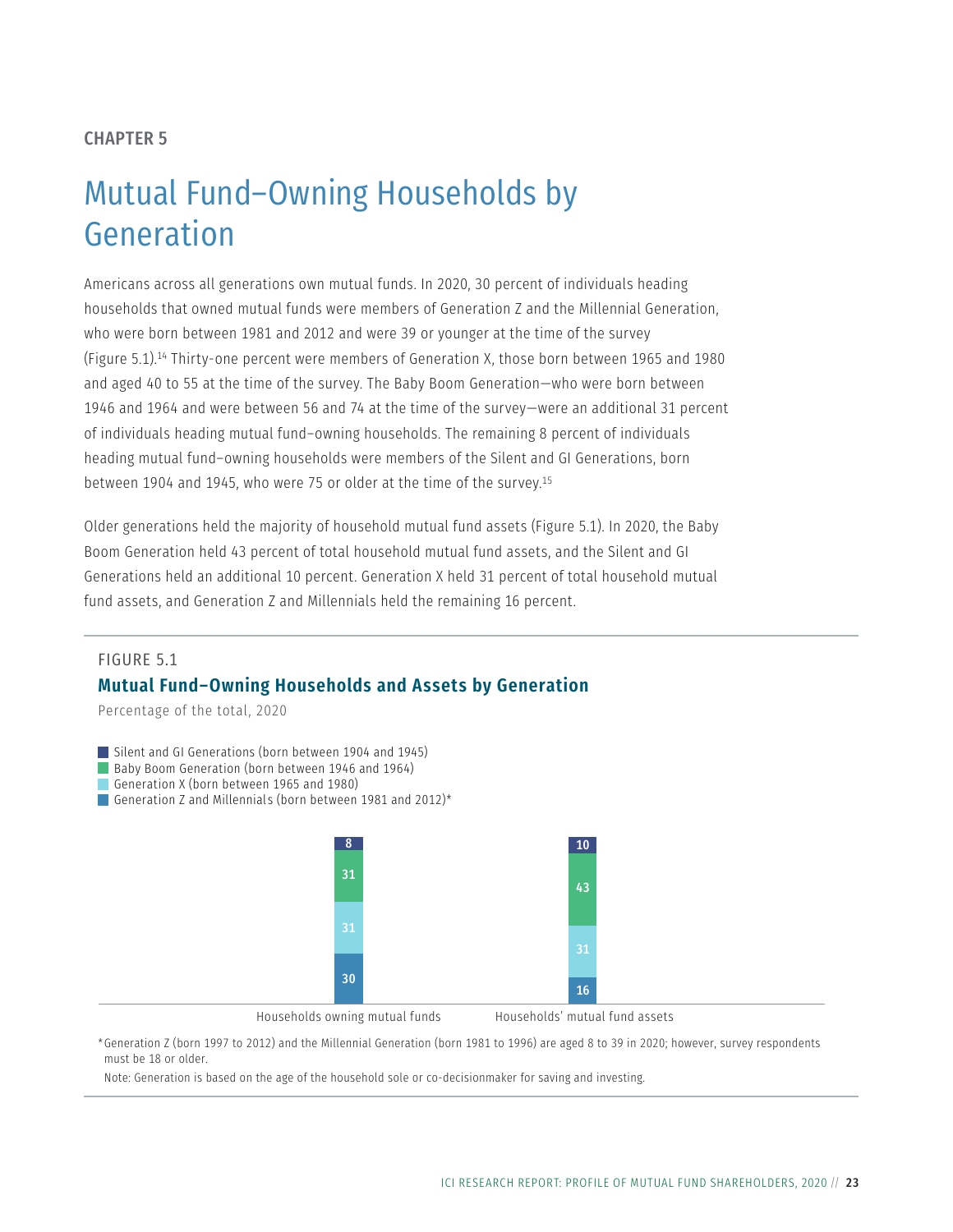The remaining figures for this chapter explain how mutual fund–owning households' demographic and financial characteristics, pattern of mutual fund ownership, financial assets, financial goals, and willingness to take risk vary by generation (see Figures 5.2 to 5.9, available in a Microsoft Excel file located at [www.ici.org/info/20\\_rpt\\_profiles\\_data20.xls\)](http://www.ici.org/info/20_rpt_profiles_data20.xls).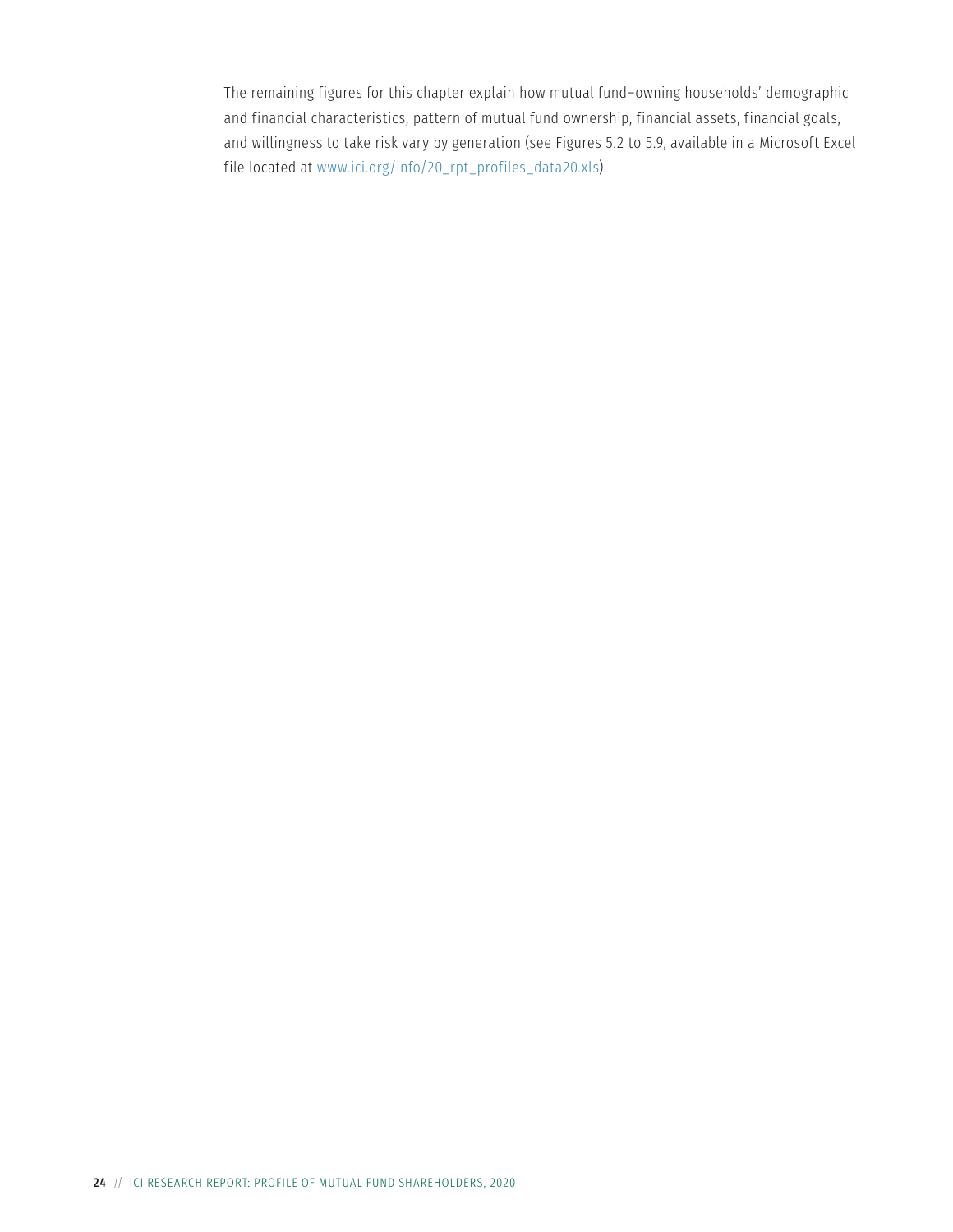## <span id="page-32-0"></span>CHAPTER 6 Mutual Fund–Owning Households by Age

Households across all age groups own mutual funds. In 2020, 20 percent of individuals heading households that owned mutual funds were younger than 35 at the time of the survey (Figure 6.1). The largest age group was composed of individuals between 35 and 54, who were 39 percent of mutual fund–owning household heads. Twenty-one percent of individuals heading households that owned mutual funds were between the ages of 55 and 64. The remaining 20 percent were 65 or older at the time of the survey.

Older age groups held more than half of household mutual fund assets (Figure 6.1). In 2020, 25 percent of total household mutual fund assets were held by households headed by individuals between the ages of 55 and 64. Twenty-nine percent were held by households whose heads were 65 or older. Households headed by individuals aged 35 to 54 held the largest amount of mutual fund assets, 39 percent. The remaining 7 percent was held by households whose heads were younger than 35.

The remaining figures for this chapter reveal how mutual fund–owning households' demographic and financial characteristics, pattern of mutual fund ownership, financial assets, financial goals, and willingness to take risk vary by age group (see Figures 6.2 to 6.9, available in a Microsoft Excel file located at [www.ici.org/info/20\\_rpt\\_profiles\\_data20.xls\)](http://www.ici.org/info/20_rpt_profiles_data20.xls).



Note: Age is based on the age of the household sole or co-decisionmaker for saving and investing.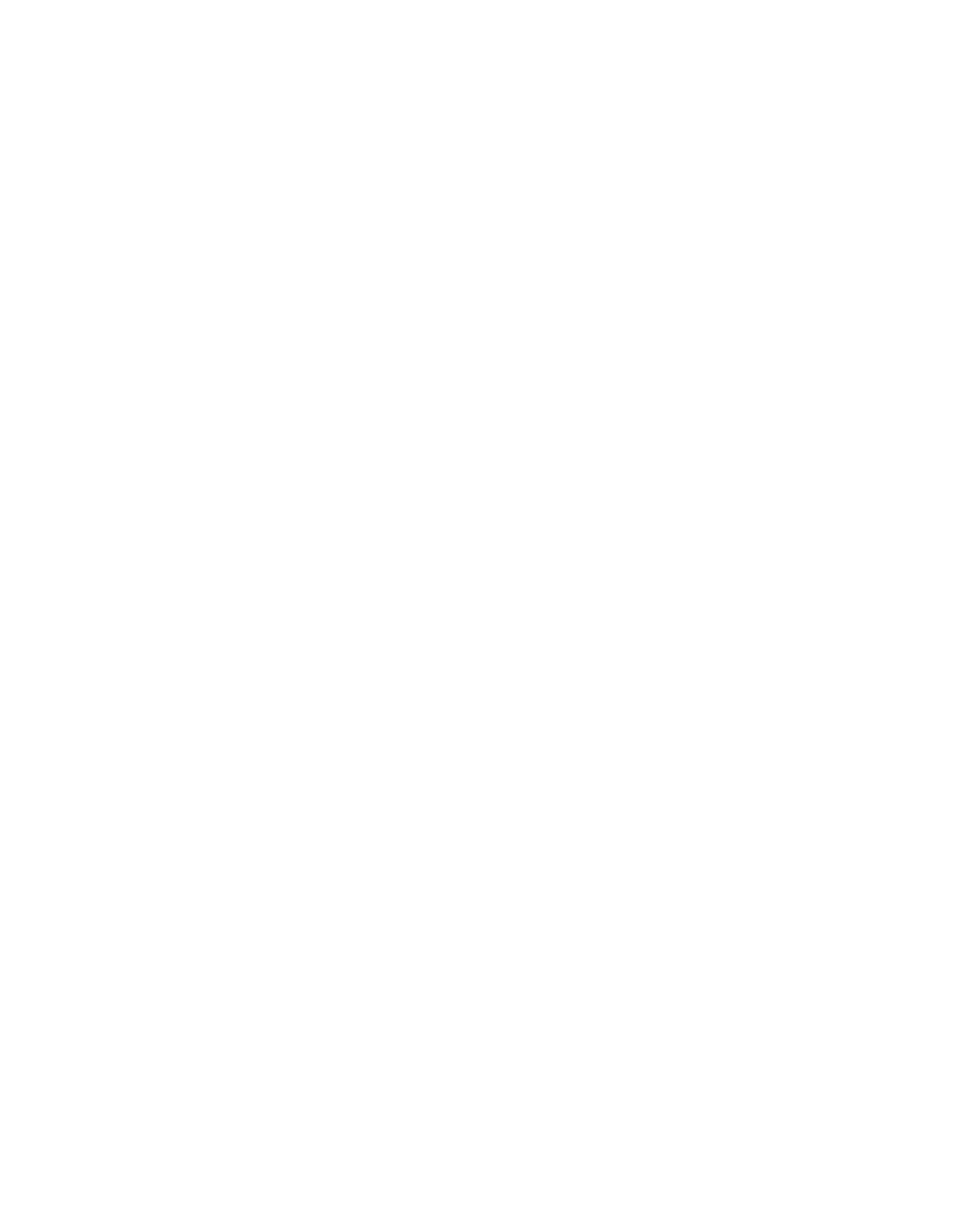## <span id="page-34-0"></span>CHAPTER 7 Mutual Fund–Owning Households by Household Income

Households in all income categories own mutual funds. In 2020, 12 percent of mutual fund–owning households had incomes of less than \$50,000, 31 percent had household incomes between \$50,000 and \$99,999, 24 percent had household incomes between \$100,000 and \$149,999, and 33 percent had household incomes of \$150,000 or more (Figure 7.1).<sup>16</sup> The median household income of mutual fund–owning households (\$105,000) was more than the median household income nationwide (\$68,703),17 reflecting their older age, higher education, and higher likelihood of full-time employment, on average.

The remaining figures for this chapter establish how mutual fund–owning households' demographic and financial characteristics, pattern of mutual fund ownership, financial assets, financial goals, and willingness to take risk vary by household income (see Figures 7.2 to 7.9, available in a Microsoft Excel file located at [www.ici.org/info/20\\_rpt\\_profiles\\_data20.xls\)](http://www.ici.org/info/20_rpt_profiles_data20.xls).

#### FIGURE 7.1

#### **Mutual Fund–Owning Households by Household Income**

Percentage of US households owning mutual funds, 2020

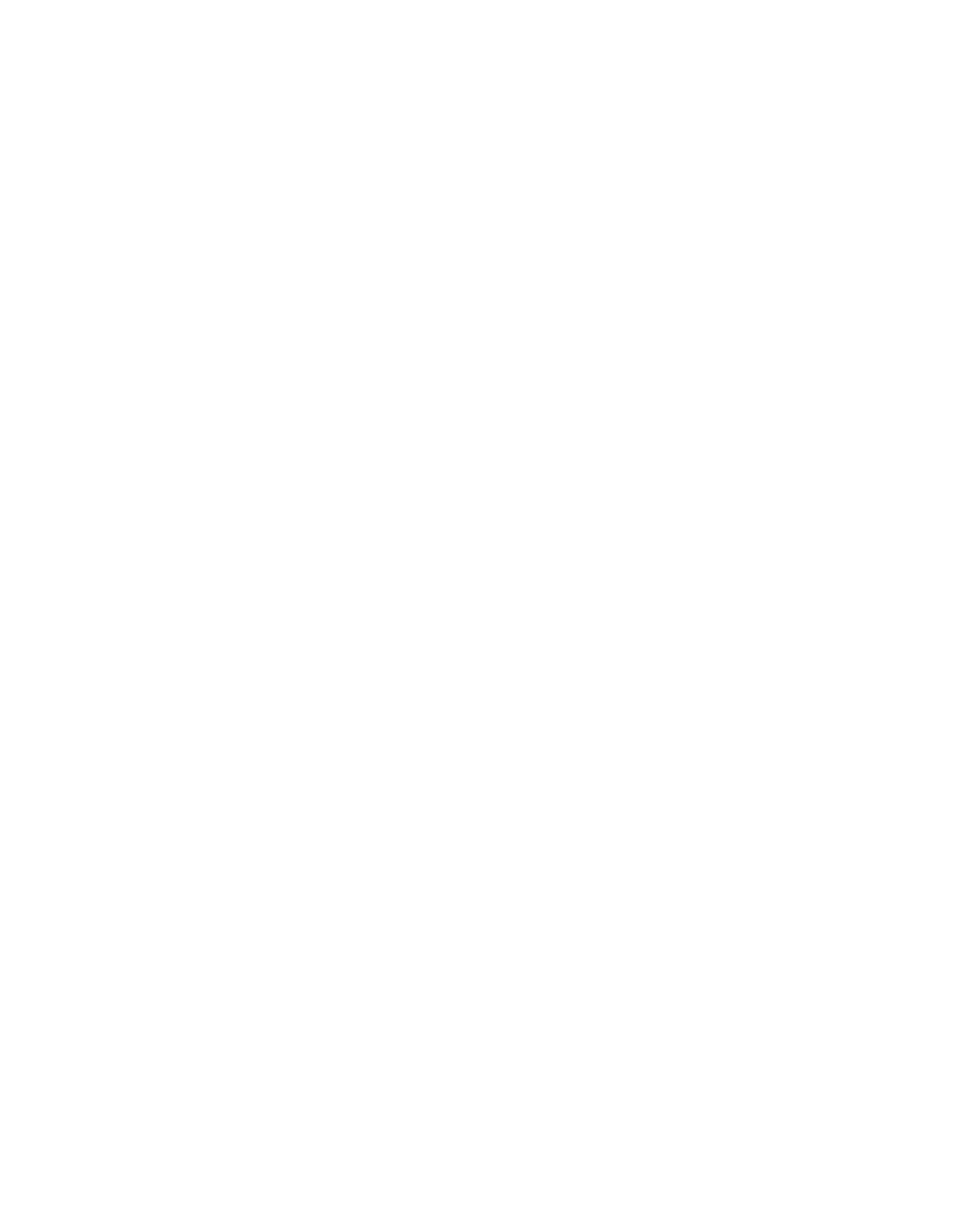## <span id="page-36-0"></span>CHAPTER 8 Mutual Fund–Owning Households by Household Financial Assets

Mutual fund–owning households represent a range of levels of household financial assets. In 2020, 14 percent of mutual fund–owning households in the United States had household financial assets of less than \$50,000, and 10 percent had household financial assets between \$50,000 and \$99,999 (Figure 8.1). Another 20 percent had household financial assets between \$100,000 and \$249,999, and 56 percent had household financial assets of \$250,000 or more. Household financial assets include assets in employer-sponsored retirement plans but exclude the household's primary residence.

The remaining figures for this chapter demonstrate how mutual fund–owning households' demographic and financial characteristics, pattern of mutual fund ownership, financial assets, financial goals, and willingness to take risk vary by household financial assets (see Figures 8.2 to 8.9, available in a Microsoft Excel file located at [www.ici.org/info/20\\_rpt\\_profiles\\_data20.xls](http://www.ici.org/info/20_rpt_profiles_data20.xls)).

#### FIGURE 8.1 **Mutual Fund–Owning Households by Household Financial Assets**

Percentage of US households owning mutual funds, 2020



Note: Household financial assets include assets in employer-sponsored retirement plans but exclude the household's primary residence.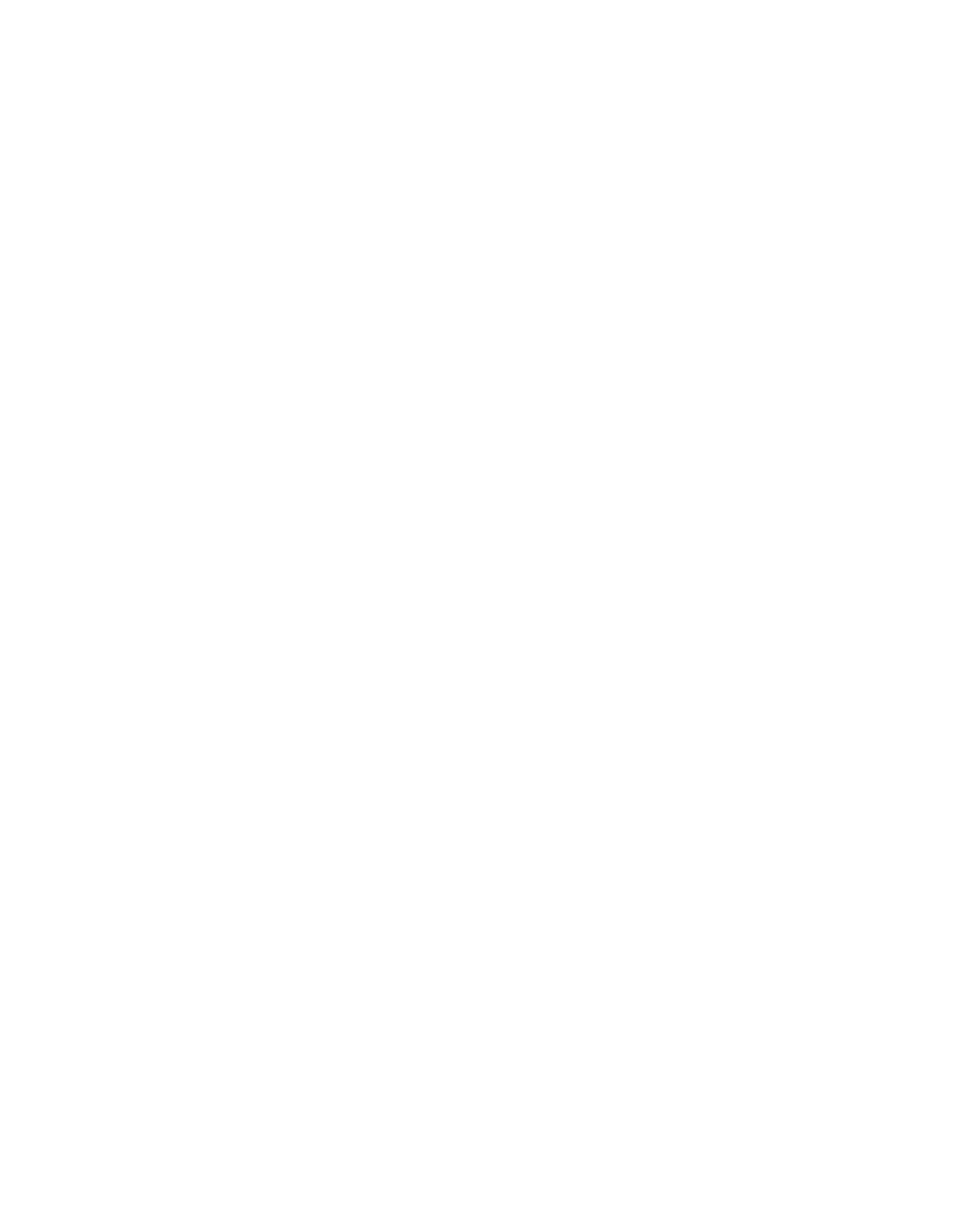## <span id="page-38-0"></span>CHAPTER 9 Mutual Fund–Owning Households by Investment Risk Tolerance

Mutual fund–owning households generally indicate willingness to take financial risk. In 2020, 40 percent of mutual fund–owning households in the United States were willing to take substantial or above-average risk for similar levels of financial gain (Figure 9.1). Those willing to take average risk for average financial gain—the largest group—accounted for 42 percent of all mutual fund– owning households. Eighteen percent of mutual fund–owning households described themselves as willing to take below-average risk for below-average financial gain or unwilling to take any investment risk.

The remaining figures for this chapter show how mutual fund–owning households' demographic and financial characteristics, pattern of mutual fund ownership, financial assets, and financial goals vary by investment risk tolerance (see Figures 9.2 to 9.9, available in a Microsoft Excel file located at [www.ici.org/info/20\\_rpt\\_profiles\\_data20.xls](http://www.ici.org/info/20_rpt_profiles_data20.xls)).

#### FIGURE 9.1

#### **Mutual Fund–Owning Households by Investment Risk Tolerance**

Percentage of US households owning mutual funds, 2020

#### **Level of risk willing to take with financial investments**

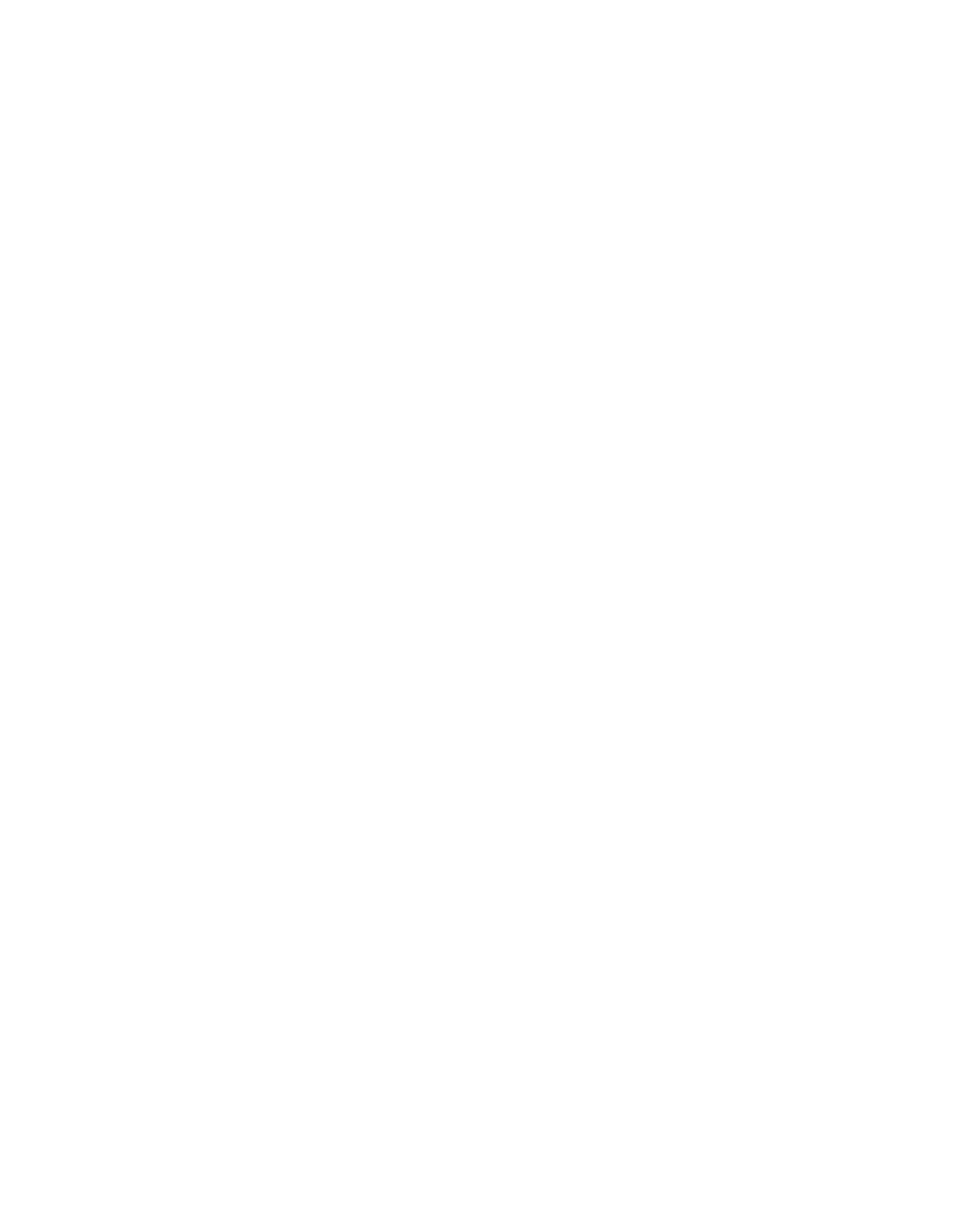## <span id="page-40-0"></span>CHAPTER 10 Mutual Fund–Owning Households by Year of Initial Mutual Fund Purchase

Most mutual fund–owning households have invested in mutual funds for many years. In 2020, 22 percent of mutual fund–owning households reported that the household purchased their first mutual fund before 1990; 29 percent purchased their first mutual fund between 1990 and 1999; and 25 percent purchased their first mutual fund between 2000 and 2009 (Figure 10.1). Twenty-four percent of mutual fund–owning households purchased their first mutual fund in 2010 or later.

The remaining figures for this chapter illustrate how mutual fund–owning households' demographic and financial characteristics, pattern of mutual fund ownership, financial assets, financial goals, and willingness to take risk vary by year of initial mutual fund purchase (see Figures 10.2 to 10.9, available in a Microsoft Excel file located at [www.ici.org/info/20\\_rpt\\_profiles\\_data20.xls\)](http://www.ici.org/info/20_rpt_profiles_data20.xls).

#### FIGURE 10.1

#### **Mutual Fund–Owning Households by Year of Initial Mutual Fund Purchase**

Percentage of US households owning mutual funds, 2020

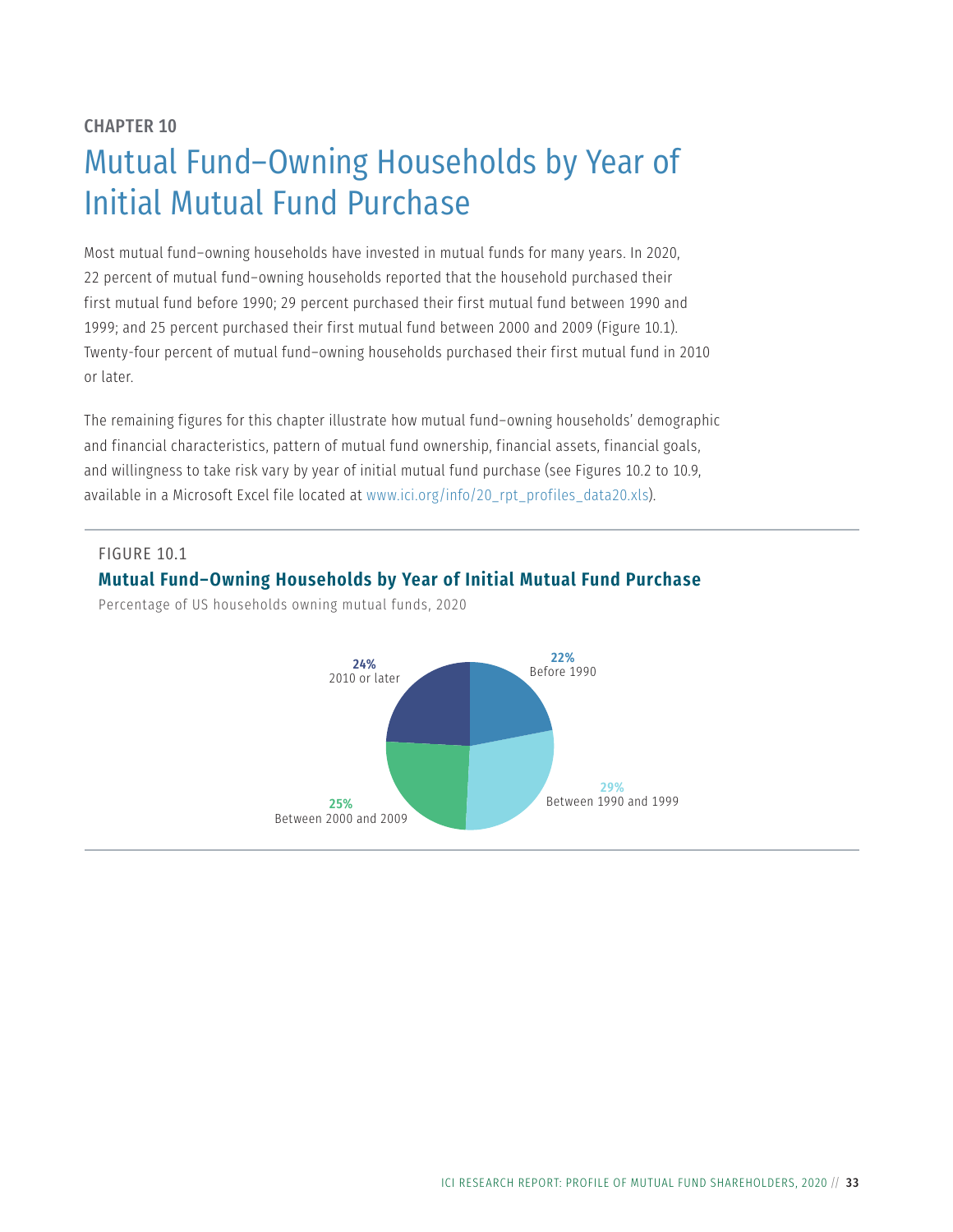## **Additional Reading**

- » Ownership of Mutual Funds, Shareholder Sentiment, and Use of the Internet, 2020 [www.ici.org/pdf/per26-08.pdf](http://www.ici.org/pdf/per26-08.pdf)
- » Characteristics of Mutual Fund Investors, 2020 [www.ici.org/pdf/per26-09.pdf](http://www.ici.org/pdf/per26-09.pdf)
- » *2020 Investment Company Fact Book: A Review of Trends and Activities in the Investment Company Industry* [www.icifactbook.org](http://www.icifactbook.org)
- » ICI Research on Mutual Fund Ownership [www.ici.org/research/investors/ownership](http://www.ici.org/research/investors/ownership)
- » ICI Research on Mutual Fund Shareholders' Use of Information [www.ici.org/research/investors/information](http://www.ici.org/research/investors/information)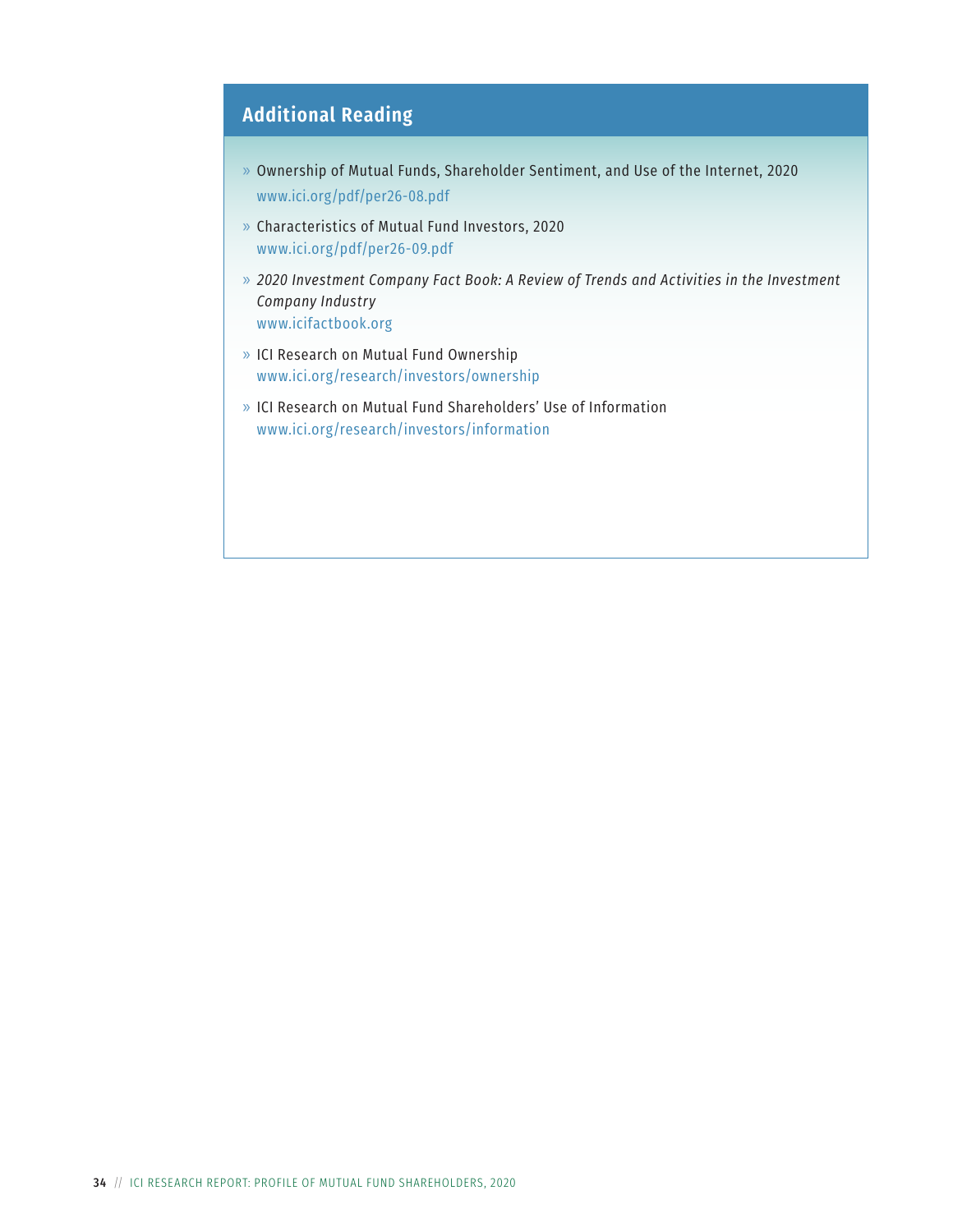## APPENDIX Research Methodology

## Research Design

Kantar TNS, a nationwide opinion research firm, conducted the survey of mutual fund–owning households under the direction of the Investment Company Institute's Research Department. The survey gathered demographic, financial, and fund ownership characteristics of mutual fund–owning households nationwide. The survey collected information on fund ownership inside and outside employer-sponsored retirement plans, including the number and types of funds owned and total mutual fund assets. The survey also gathered data about aspects of fund investing, including financial goals and willingness to take investment risk. Finally, the survey collected information on household income and demographic data such as the age, education, and marital status of the head of household.

## Interviewing

ICI conducts the Annual Mutual Fund Shareholder Tracking Survey each year to gather information on the demographic and financial characteristics of mutual fund–owning households in the United States. The most recent survey was conducted from May to June 2020 and was based on a dual-frame telephone sample of 3,001 US households. Of these, 1,350 households were from a landline random digit dial (RDD) frame, and 1,651 households were from a cell phone RDD frame. Of the households contacted, 1,372 (45.7 percent) owned mutual funds. All interviews were conducted over the telephone with the member of the household who was either the sole or the co-decisionmaker most knowledgeable about the household's savings and investments.

## Revisions to ICI's Annual Mutual Fund Shareholder Tracking Survey

In the usual course of household survey work, researchers periodically reexamine sampling and weighting methods to ensure that the results published are representative of the underlying population of interest. ICI reexamined its Annual Mutual Fund Shareholder Tracking Survey in 2014, and the figures presented in this paper for the 2020 survey reflect a revised sampling and weighting methodology that was adopted in 2014. To achieve a representative sample of US households, the 2014, 2015, 2016, 2017, and 2018 Annual Mutual Fund Shareholder Tracking Surveys were based on a dual-frame sample of landline (about half) and cell phone numbers (about half). The combined sample for 2019 and 2020 includes about 45 percent of households reached on a landline and about 55 percent of households reached on a cell phone. Before 2014, the Annual Mutual Fund Shareholder Tracking Survey was based on a sample of landline phone numbers. The change to a combined sample of cell and landline phone numbers improves the representativeness of the sample. For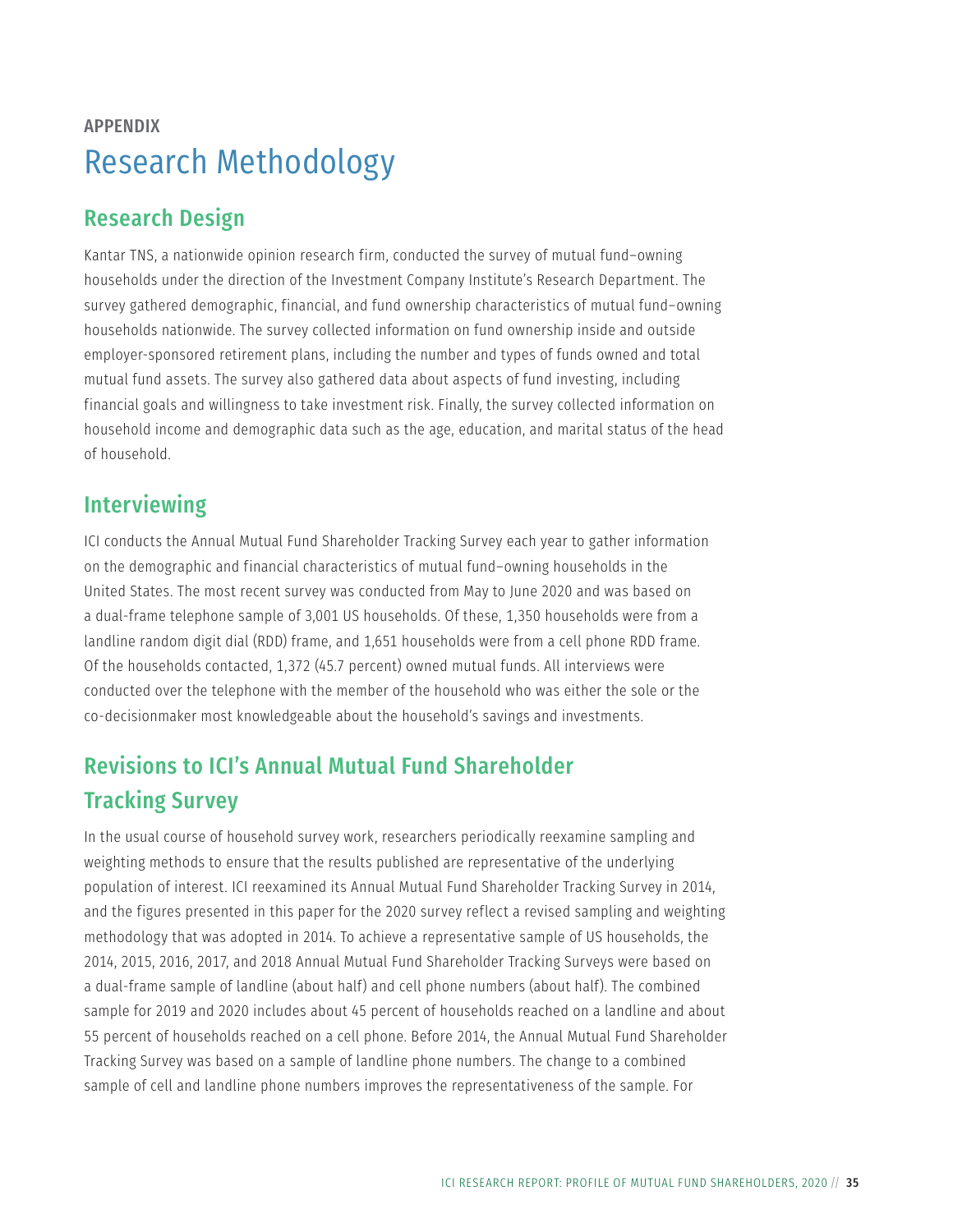a detailed description of the survey methodology, see "Ownership of Mutual Funds, Shareholder Sentiment, and Use of the Internet, 2020," *ICI Research Perspective* 26, no. 8 (November), available at [www.ici.org/pdf/per26-08.pdf](http://www.ici.org/pdf/per26-08.pdf).

### Survey Weights

When a survey sample is drawn from a population, the proportions of segments within the sample (by age, income, or other key variables) may not match the distribution of those segments within the population. The sample's distribution may be different due to sampling techniques, varying degrees of nonresponse from segments of the population, or a survey design that was not able to cover the entire population. It is possible to improve the relation between the sample and the population from which it was drawn by applying weights to the sample that match the proportions present in the population. This process is known as sample-balancing, or raking.18 Because the sample methodology for the Annual Mutual Fund Shareholder Tracking Survey is a dual-frame RDD survey including cell phones, it was necessary to adjust the weighting methodology for the survey. In order to combine the landline and cell phone samples, an initial base weight was created to adjust for households that could have been in both the landline and cell phone sample frames. A second stage of weighting included the standard raking to control totals based on census region, householder age, household income, and educational attainment of the head of household from the most recent version of the Annual Social and Economic Supplement (ASEC) to the Current Population Survey (CPS).19 In the 2014, 2015, 2016, 2017, 2018, 2019, and 2020 survey, the second stage of weighting also included raking to control totals based on household telephone status from the most recent version of the National Health Interview Survey (NHIS).20 The weighting adjusts for differences among the households sampled in the ICI survey and the population of US households.

## Sampling Error

The use of sample surveys is standard practice for constructing estimates about a total population. Estimates derived through survey sampling are subject to sampling error. As sample size increases, the level of potential sampling error generally becomes smaller. The overall margin of sampling error for the 2020 sample of households owning mutual funds is  $\pm$  2.6 percentage points at the 95 percent confidence level. Components may not add to 100 percent because of rounding; where respondents were allowed to provide multiple responses, percentages may add to more than 100 percent.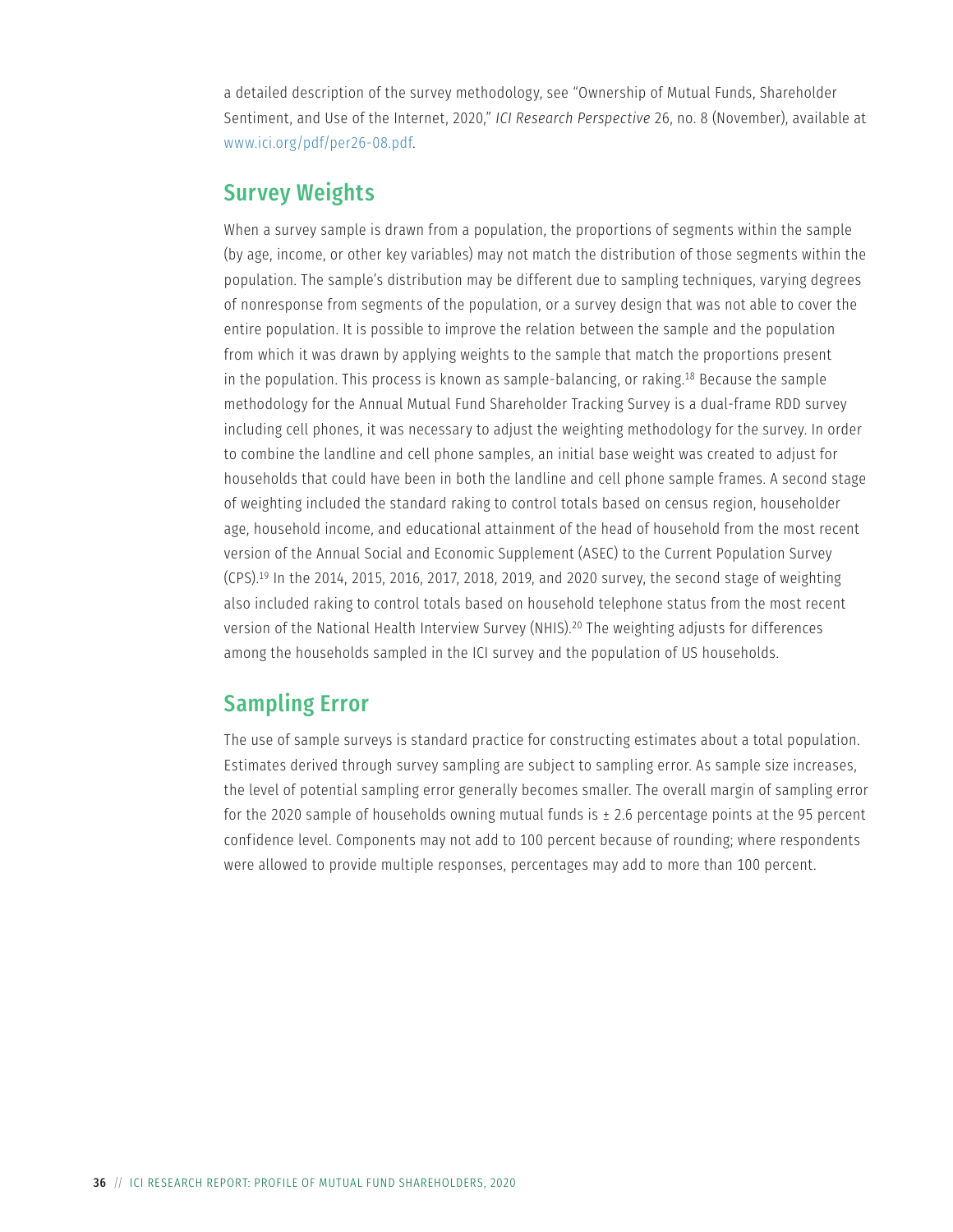### **Notes**

- <sup>1</sup> Tabulations of Investment Company Institute data indicate that total net assets in mutual funds for June 2000 were \$7,113 billion. More specifically, in June 2000, equity mutual funds held \$4,292 billion; hybrid mutual funds held \$362 billion; bond mutual funds held \$801 billion; and money market mutual funds held \$1,658 billion. Total net assets in mutual funds for June 2020 were \$21,411 billion—equity mutual funds held \$10,609 billion; hybrid mutual funds held \$1,450 billion; bond mutual funds held \$4,718 billion; and money market funds held \$4,635 billion. See Investment Company Institute 2020a.
- <sup>2</sup> For the full series of mutual fund incidence, see Holden, Schrass, and Bogdan 2020a.
- <sup>3</sup> See Holden, Schrass, and Bogdan 2020a.
- <sup>4</sup> See "Appendix: Research Methodology" on page 35 for details on the survey's design, interviewing procedures, revisions to survey sampling, weighting, and margin of sampling error.
- <sup>5</sup> For prior years' reports, see Schrass and Holden 2008; Schrass and Bass 2009 and 2010; Schrass and Bogdan 2011 and 2012; Bogdan and Schrass 2013, 2014, 2015, and 2016; and Schrass and Bogdan 2017a, 2017b, 2018, and 2019.
- <sup>6</sup> See Figure 10 in Holden, Schrass, and Bogdan 2020b.
- $7$  Survey participants must be 18 or older and be the most knowledgeable about the household's savings and investments; so, although people born between 1981 and 2012 are members of the Millennial Generation (1981 to 1996) and Generation Z (1997 to 2012), only those born between 1981 and 2002 are included in this survey. The majority of this grouping is the Millennial Generation; Generation Z represents 3 percent of individuals heading mutual fund–owning households in 2020.
- <sup>8</sup> The majority of this grouping is the Silent Generation. The GI Generation, which includes individuals born between 1904 and 1927, represented less than 0.5 percent of individuals heading mutual fund–owning households in 2020.
- <sup>9</sup> Throughout this report, head of household refers to the survey respondent who identified themselves as the sole or co-decisionmaker for household saving and investing.
- <sup>10</sup> IRAs include traditional IRAs, Roth IRAs, and employer-sponsored IRAs (SEP IRAs, SAR-SEP IRAs, and SIMPLE IRAs). For additional information on IRA-owning households, see Holden and Schrass 2021a. For detailed analysis of IRA investors' account balances; asset allocation; and contribution, rollover, conversion, and withdrawal activities, see Holden and Bass 2018 and Holden and Schrass 2018.
- <sup>11</sup> Balanced funds, also called hybrid funds, invest in a mix of equities and fixed-income securities. Most target date and lifestyle mutual funds are counted in this category.
- <sup>12</sup> See Figure 11 in Holden, Schrass, and Bogdan 2020a. In 2020, 40 percent of mutual fund-owning households were willing to take above-average or substantial investment risk, compared with 12 percent of households not owning mutual funds.
- $13$  The sample sizes for mutual fund–owning households that consider either insurance agents or accountants to be their primary source for purchasing mutual funds were too small to analyze. Thus, Figures 4.2 to 4.9 do not report separate data for those households.
- $14$  Survey participants must be 18 or older and be the most knowledgeable about the household's savings and investments; so, although people born between 1981 and 2012 are members of the Millennial Generation (1981 to 1996) and Generation Z (1997 to 2012), only those born between 1981 and 2002 are included in this survey. The majority of this grouping is the Millennial Generation; Generation Z represents 3 percent of individuals heading mutual fund–owning households in 2020.
- <sup>15</sup> The majority of this grouping is the Silent Generation. The GI Generation, which includes individuals born between 1904 and 1927, represented less than 0.5 percent of individuals heading mutual fund–owning households in 2020.
- <sup>16</sup> Total reported is household income before taxes in 2019.
- <sup>17</sup> The median household income nationwide was \$68,703 in 2019. See US Census Bureau 2020.
- 18 See Izrael, Hoaglin, and Battaglia 2004.
- <sup>19</sup> See US Census Bureau 2020.
- $20$  Responses were weighted to five telephone status categories: cell phone–only; both, cell phone–mostly; both, equally; both, landline–mostly; and landline–only. See Blumberg and Luke 2020.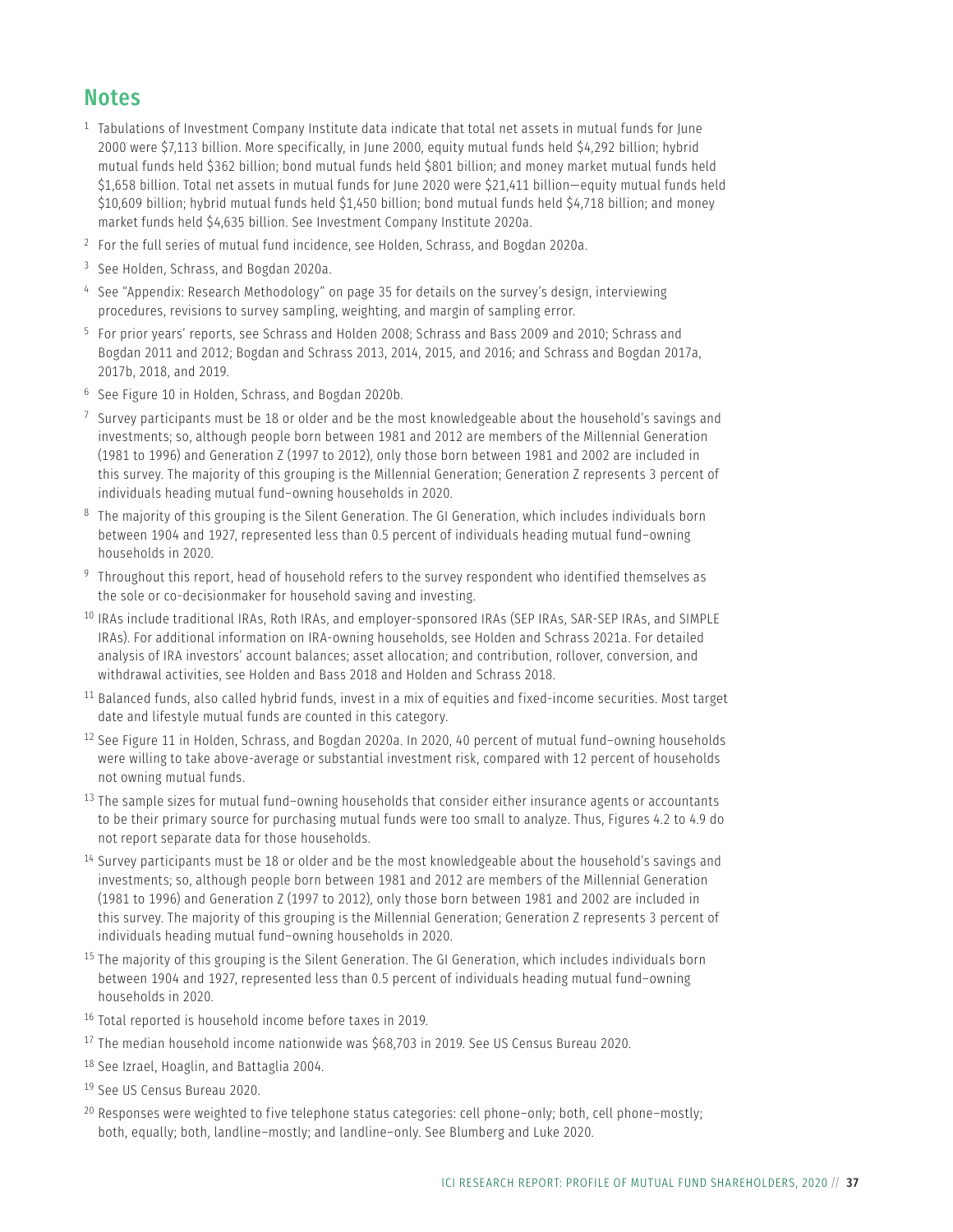### References

Blumberg, Stephen J., and Julian V. Luke. 2020. "Wireless Substitution: Early Release of Estimates from the National Health Interview Survey, July–December 2019." *National Health Interview Survey Early Release Program*. Hyattsville, MD: Centers for Disease Control and Prevention, National Center for Health Statistics. Available at [www.cdc.gov/nchs/data/nhis/earlyrelease/wireless202009-508.pdf.](http://www.cdc.gov/nchs/data/nhis/earlyrelease/wireless202009-508.pdf)

Bogdan, Michael, and Daniel Schrass. 2013. "Profile of Mutual Fund Shareholders, 2012." *ICI Research Report* (February). Available at [www.ici.org/pdf/rpt\\_13\\_profiles.pdf](http://www.ici.org/pdf/rpt_13_profiles.pdf).

Bogdan, Michael, and Daniel Schrass. 2014. "Profile of Mutual Fund Shareholders, 2013." *ICI Research Report* (February). Available at [www.ici.org/pdf/rpt\\_14\\_profiles.pdf.](http://www.ici.org/pdf/rpt_14_profiles.pdf)

Bogdan, Michael, and Daniel Schrass. 2015. "Profile of Mutual Fund Shareholders, 2014." *ICI Research Report* (February). Available at [www.ici.org/pdf/rpt\\_15\\_profiles.pdf](http://www.ici.org/pdf/rpt_15_profiles.pdf).

Bogdan, Michael, and Daniel Schrass. 2016. "Profile of Mutual Fund Shareholders, 2015." *ICI Research Report* (March). Available at [www.ici.org/pdf/rpt\\_16\\_profiles.pdf](http://www.ici.org/pdf/rpt_16_profiles.pdf).

Holden, Sarah, and Steven Bass. 2018. "The IRA Investor Profile: Traditional IRA Investors' Activity, 2007–2016." *ICI Research Report* (September). Available at [www.ici.org/pdf/rpt\\_18\\_ira\\_traditional.pdf.](http://www.ici.org/pdf/rpt_18_ira_traditional.pdf)

Holden, Sarah, and Daniel Schrass. 2018. "The IRA Investor Profile: Roth IRA Investors' Activity, 2007– 2016." *ICI Research Report* (September). Available at [www.ici.org/pdf/rpt\\_18\\_ira\\_roth\\_investors.pdf.](http://www.ici.org/pdf/rpt_18_ira_roth_investors.pdf)

Holden, Sarah, and Daniel Schrass. 2021a. "The Role of IRAs in US Households' Saving for Retirement, 2020." *ICI Research Perspective* 27, no. 1 (January). Available at [www.ici.org/pdf/](http://www.ici.org/pdf/per27-01.pdf) [per27-01.pdf](http://www.ici.org/pdf/per27-01.pdf).

Holden, Sarah, and Daniel Schrass. 2021b. "Supplemental Tables: The Role of IRAs in US Households' Saving for Retirement, 2020." *ICI Research Perspective* 27, no. 1 (January). Available at [www.ici.org/pdf/per27-01\\_data.xls](http://www.ici.org/pdf/per27-01_data.xls).

Holden, Sarah, Daniel Schrass, and Michael Bogdan. 2020a. "Ownership of Mutual Funds, Shareholder Sentiment, and Use of the Internet, 2020." *ICI Research Perspective* 26, no. 8 (November). Available at [www.ici.org/pdf/per26-08.pdf](http://www.ici.org/pdf/per26-08.pdf).

Holden, Sarah, Daniel Schrass, and Michael Bogdan. 2020b. "Characteristics of Mutual Fund Investors, 2020." *ICI Research Perspective* 26, no. 9 (November). Available at [www.ici.org/pdf/](http://www.ici.org/pdf/per26-09.pdf) [per26-09.pdf.](http://www.ici.org/pdf/per26-09.pdf)

Investment Company Institute. 2020a. "Trends in Mutual Fund Investing." Available at [www.ici.org/](http://www.ici.org/research/stats/trends) [research/stats/trends.](http://www.ici.org/research/stats/trends)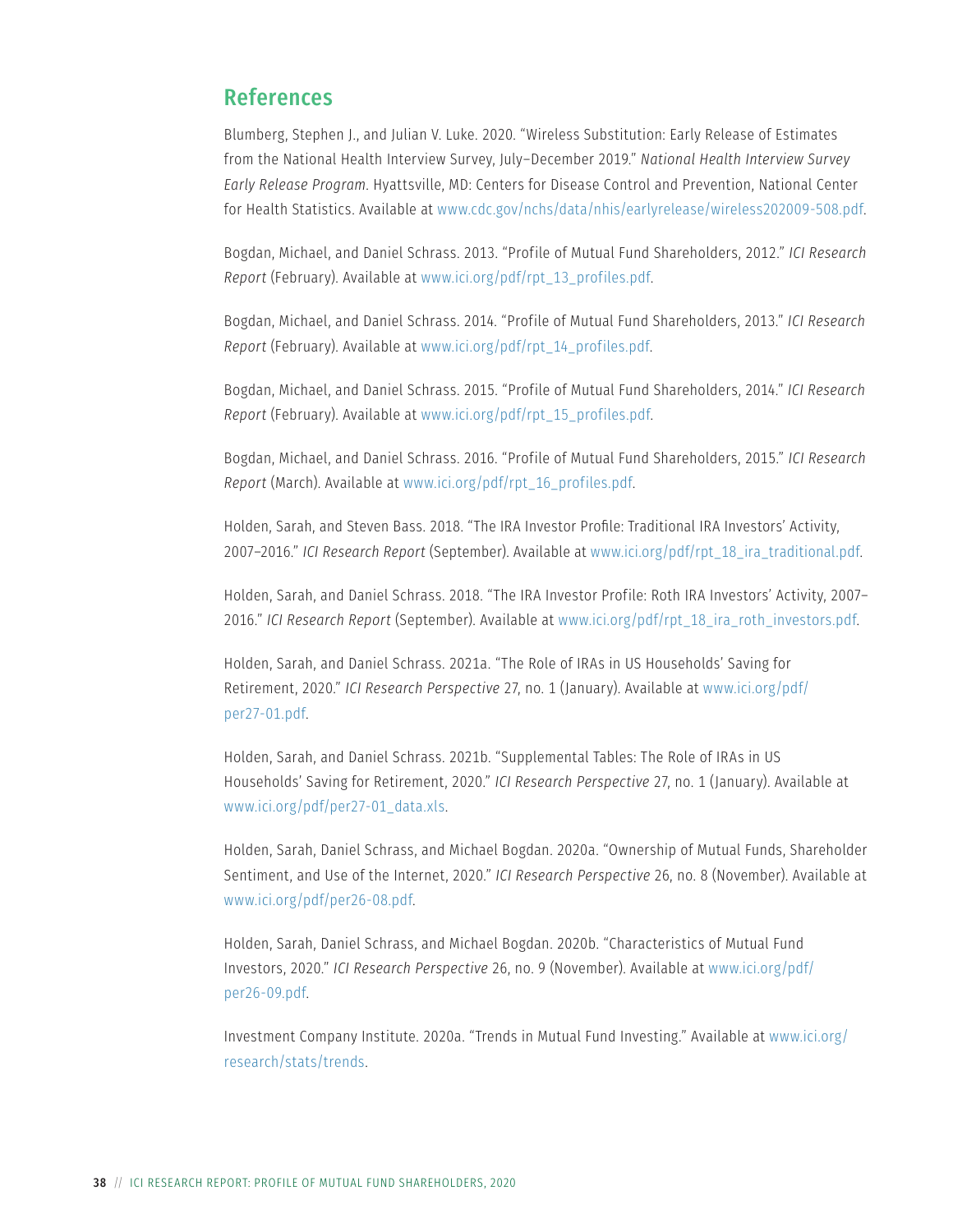Investment Company Institute. 2020b. *2020 Investment Company Fact Book: A Review of Trends and Activities in the Investment Company Industry*. Washington, DC: Investment Company Institute. Available at [www.icifactbook.org.](http://www.icifactbook.org)

Izrael, David, David C. Hoaglin, and Michael P. Battaglia. 2004. "To Rake or Not to Rake Is Not the Question Anymore with the Enhanced Raking Macro." May 2004 SUGI Conference, Montreal, Canada. Available at [www2.sas.com/proceedings/sugi29/207-29.pdf](http://www2.sas.com/proceedings/sugi29/207-29.pdf).

Schrass, Daniel, and Steven Bass. 2009. "Profile of Mutual Fund Shareholders, 2008." *ICI Research Report* (Winter). Available at [www.ici.org/pdf/rpt\\_profile09.pdf](http://www.ici.org/pdf/rpt_profile09.pdf).

Schrass, Daniel, and Steven Bass. 2010. "Profile of Mutual Fund Shareholders, 2009." *ICI Research Report* (Winter). Available at [www.ici.org/pdf/rpt\\_profile10.pdf.](http://www.ici.org/pdf/rpt_profile10.pdf)

Schrass, Daniel, and Michael Bogdan. 2011. "Profile of Mutual Fund Shareholders, 2010." *ICI Research Report* (February). Available at [www.ici.org/pdf/rpt\\_11\\_profiles.pdf](http://www.ici.org/pdf/rpt_11_profiles.pdf).

Schrass, Daniel, and Michael Bogdan. 2012. "Profile of Mutual Fund Shareholders, 2011." *ICI Research Report* (February). Available at [www.ici.org/pdf/rpt\\_12\\_profiles.pdf](http://www.ici.org/pdf/rpt_12_profiles.pdf).

Schrass, Daniel, and Michael Bogdan. 2017a. "Profile of Mutual Fund Shareholders, 2016." *ICI Research Report* (February). Available at [www.ici.org/pdf/rpt\\_17\\_profiles16.pdf.](http://www.ici.org/pdf/rpt_17_profiles16.pdf)

Schrass, Daniel, and Michael Bogdan. 2017b. "Profile of Mutual Fund Shareholders, 2017." *ICI Research Report* (October). Available at [www.ici.org/pdf/rpt\\_17\\_profiles17.pdf.](http://www.ici.org/pdf/rpt_17_profiles17.pdf)

Schrass, Daniel, and Michael Bogdan. 2018. "Profile of Mutual Fund Shareholders, 2018." *ICI Research Report* (December). Available at [www.ici.org/pdf/rpt\\_18\\_profiles18.pdf](http://www.ici.org/pdf/rpt_18_profiles18.pdf).

Schrass, Daniel, and Michael Bogdan. 2019. "Profile of Mutual Fund Shareholders, 2019." *ICI Research Report* (December). Available at [www.ici.org/pdf/rpt\\_19\\_profiles19.pdf](http://www.ici.org/pdf/rpt_19_profiles19.pdf).

Schrass, Daniel, and Sarah Holden. 2008. "Profile of Mutual Fund Shareholders." *ICI Research Report* (February). Available at [www.ici.org/pdf/rpt\\_profile08.pdf.](http://www.ici.org/pdf/rpt_profile08.pdf)

US Census Bureau. 2020. "Income and Poverty in the United States: 2019." *Current Population Reports*, P60-270 (September). Washington, DC: US Government Printing Office. Available at [www.census.gov/content/dam/Census/library/publications/2020/demo/p60-270.pdf](http://www.census.gov/content/dam/Census/library/publications/2020/demo/p60-270.pdf).